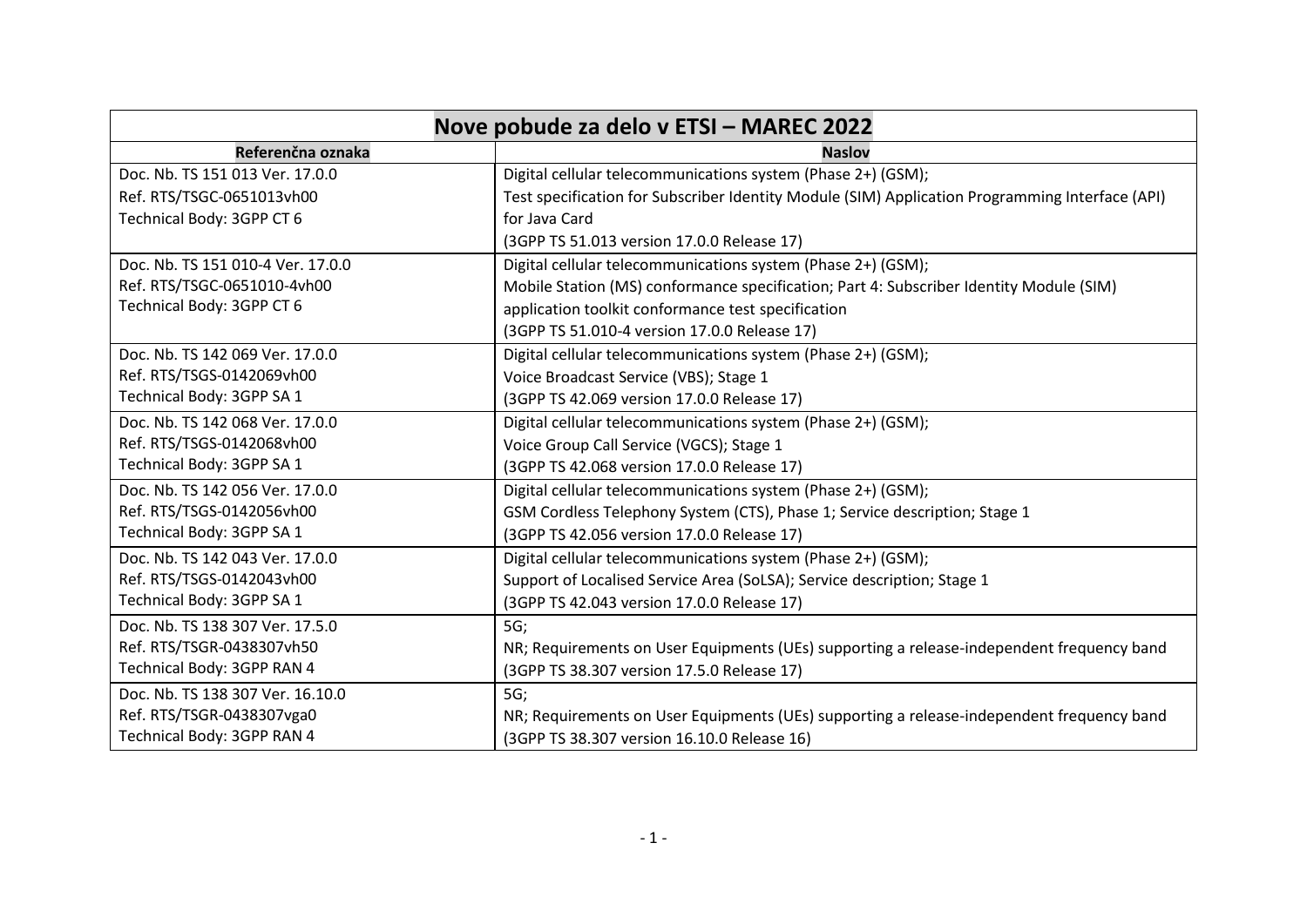| Doc. Nb. TS 138 215 Ver. 17.1.0  | 5G;                                         |
|----------------------------------|---------------------------------------------|
| Ref. RTS/TSGR-0138215vh10        |                                             |
|                                  | NR; Physical layer measurements             |
| Technical Body: 3GPP RAN 1       | (3GPP TS 38.215 version 17.1.0 Release 17)  |
| Doc. Nb. TS 138 215 Ver. 16.5.0  | 5G;                                         |
| Ref. RTS/TSGR-0138215vg50        | NR; Physical layer measurements             |
| Technical Body: 3GPP RAN 1       | (3GPP TS 38.215 version 16.5.0 Release 16)  |
| Doc. Nb. TS 138 214 Ver. 16.9.0  | 5G;                                         |
| Ref. RTS/TSGR-0138214vg90        | NR; Physical layer procedures for data      |
| Technical Body: 3GPP RAN 1       | (3GPP TS 38.214 version 16.9.0 Release 16)  |
| Doc. Nb. TS 138 214 Ver. 15.16.0 | 5G;                                         |
| Ref. RTS/TSGR-0138214vfg0        | NR; Physical layer procedures for data      |
| Technical Body: 3GPP RAN 1       | (3GPP TS 38.214 version 15.16.0 Release 15) |
| Doc. Nb. TS 138 213 Ver. 16.9.0  | 5G;                                         |
| Ref. RTS/TSGR-0138213vg90        | NR; Physical layer procedures for control   |
| Technical Body: 3GPP RAN 1       | (3GPP TS 38.213 version 16.9.0 Release 16)  |
| Doc. Nb. TS 138 212 Ver. 17.1.0  | 5G;                                         |
| Ref. RTS/TSGR-0138212vh10        | NR; Multiplexing and channel coding         |
| Technical Body: 3GPP RAN 1       | (3GPP TS 38.212 version 17.1.0 Release 17)  |
| Doc. Nb. TS 138 212 Ver. 16.9.0  | 5G;                                         |
| Ref. RTS/TSGR-0138212vg90        | NR; Multiplexing and channel coding         |
| Technical Body: 3GPP RAN 1       |                                             |
|                                  | (3GPP TS 38.212 version 16.9.0 Release 16)  |
| Doc. Nb. TS 138 211 Ver. 17.1.0  | 5G;                                         |
| Ref. RTS/TSGR-0138211vh10        | NR; Physical channels and modulation        |
| Technical Body: 3GPP RAN 1       | (3GPP TS 38.211 version 17.1.0 Release 17)  |
| Doc. Nb. TS 138 211 Ver. 16.9.0  | 5G;                                         |
| Ref. RTS/TSGR-0138211vg90        | NR; Physical channels and modulation        |
| Technical Body: 3GPP RAN 1       | (3GPP TS 38.211 version 16.9.0 Release 16)  |
| Doc. Nb. TS 138 202 Ver. 17.1.0  | 5G;                                         |
| Ref. RTS/TSGR-0138202vh10        | NR; Services provided by the physical layer |
| Technical Body: 3GPP RAN 1       | (3GPP TS 38.202 version 17.1.0 Release 17)  |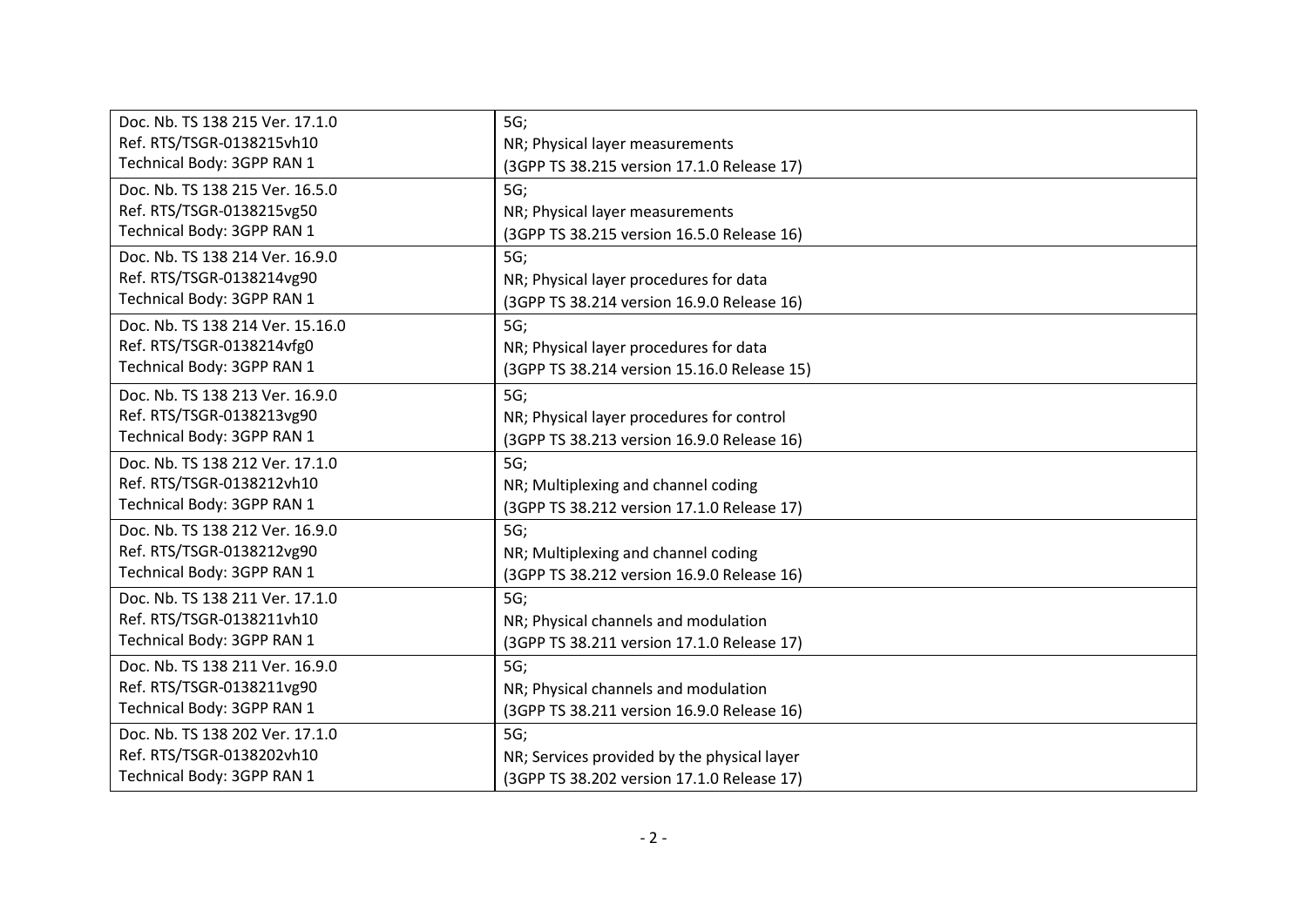| Doc. Nb. TS 138 174 Ver. 17.0.0   | 5G;                                                                                        |
|-----------------------------------|--------------------------------------------------------------------------------------------|
| Ref. RTS/TSGR-0438174vh00         | NR; Integrated Access and Backhaul (IAB) radio transmission and reception                  |
| Technical Body: 3GPP RAN 4        | (3GPP TS 38.174 version 17.0.0 Release 17)                                                 |
| Doc. Nb. TS 138 141-2 Ver. 17.5.0 | 5G;                                                                                        |
| Ref. RTS/TSGR-0438141-2vh50       | NR; Base Station (BS) conformance testing Part 2: Radiated conformance testing             |
| Technical Body: 3GPP RAN 4        | (3GPP TS 38.141-2 version 17.5.0 Release 17)                                               |
| Doc. Nb. TS 138 141-1 Ver. 17.5.0 | 5G;                                                                                        |
| Ref. RTS/TSGR-0438141-1vh50       | NR; Base Station (BS) conformance testing Part 1: Conducted conformance testing            |
| Technical Body: 3GPP RAN 4        | (3GPP TS 38.141-1 version 17.5.0 Release 17)                                               |
| Doc. Nb. TS 138 133 Ver. 17.5.0   | 5G;                                                                                        |
| Ref. RTS/TSGR-0438133vh50         | NR; Requirements for support of radio resource management                                  |
| Technical Body: 3GPP RAN 4        | (3GPP TS 38.133 version 17.5.0 Release 17)                                                 |
| Doc. Nb. TS 138 133 Ver. 16.11.0  | 5G;                                                                                        |
| Ref. RTS/TSGR-0438133vgb0         | NR; Requirements for support of radio resource management                                  |
| Technical Body: 3GPP RAN 4        |                                                                                            |
|                                   | (3GPP TS 38.133 version 16.11.0 Release 16)                                                |
| Doc. Nb. TS 138 133 Ver. 15.17.0  | 5G;                                                                                        |
| Ref. RTS/TSGR-0438133vfh0         | NR; Requirements for support of radio resource management                                  |
| Technical Body: 3GPP RAN 4        | (3GPP TS 38.133 version 15.17.0 Release 15)                                                |
| Doc. Nb. TS 138 124 Ver. 17.0.0   | 5G;                                                                                        |
| Ref. RTS/TSGR-0438124vh00         | NR; Electromagnetic compatibility (EMC) requirements for mobile terminals and ancillary    |
| Technical Body: 3GPP RAN 4        | equipment                                                                                  |
|                                   | (3GPP TS 38.124 version 17.0.0 Release 17)                                                 |
| Doc. Nb. TS 138 104 Ver. 17.5.0   | 5G;                                                                                        |
| Ref. RTS/TSGR-0438104vh50         | NR; Base Station (BS) radio transmission and reception                                     |
| Technical Body: 3GPP RAN 4        | (3GPP TS 38.104 version 17.5.0 Release 17)                                                 |
| Doc. Nb. TS 138 104 Ver. 16.11.0  | 5G;                                                                                        |
| Ref. RTS/TSGR-0438104vgb0         | NR; Base Station (BS) radio transmission and reception                                     |
| Technical Body: 3GPP RAN 4        | (3GPP TS 38.104 version 16.11.0 Release 16)                                                |
| Doc. Nb. TS 138 101-4 Ver. 17.4.0 | 5G;                                                                                        |
| Ref. RTS/TSGR-0438101-4vh40       | NR; User Equipment (UE) radio transmission and reception; Part 4: Performance requirements |
| Technical Body: 3GPP RAN 4        | (3GPP TS 38.101-4 version 17.4.0 Release 17)                                               |
|                                   |                                                                                            |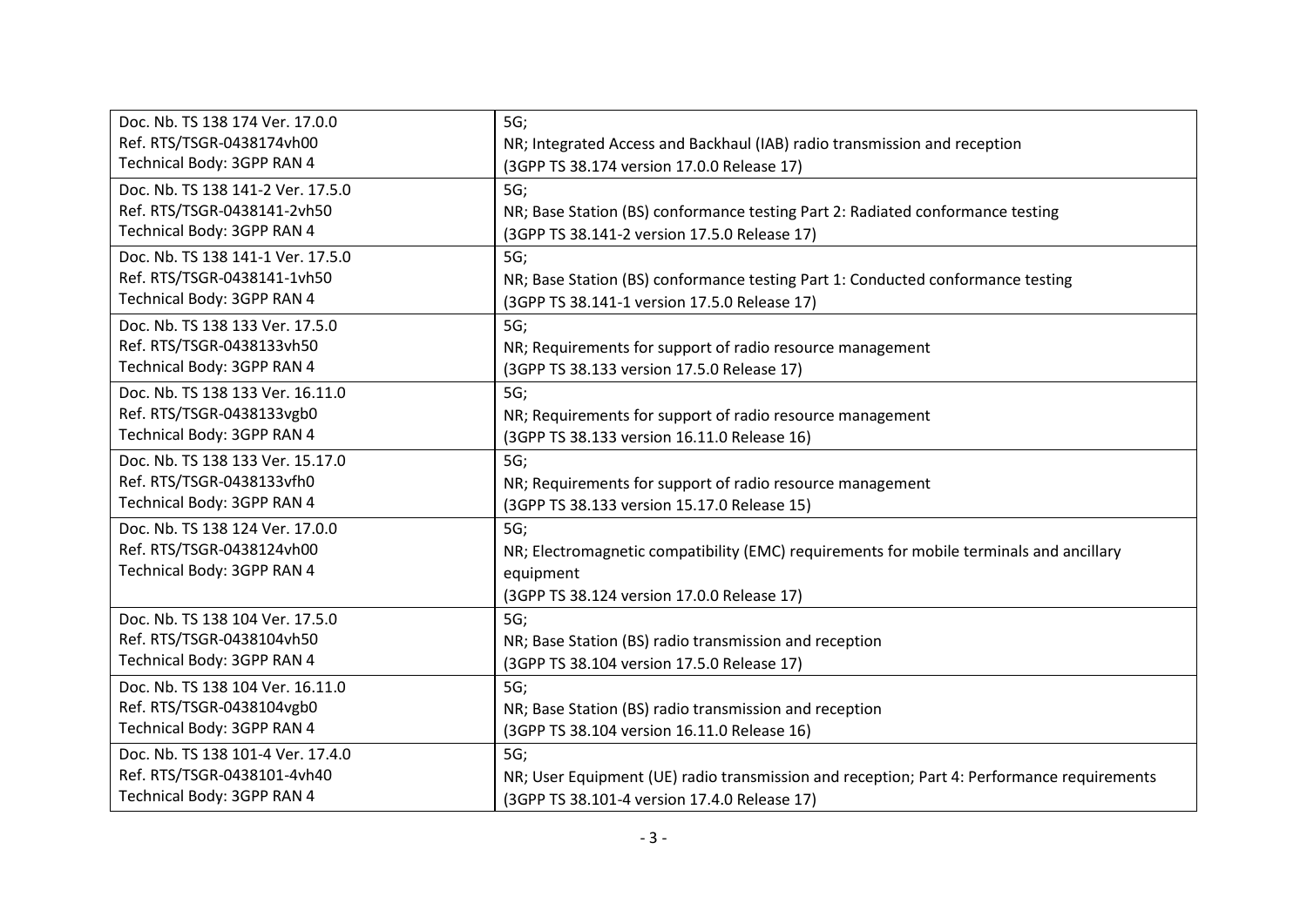| Doc. Nb. TS 138 101-4 Ver. 16.8.0                                                               | 5G;                                                                                                                                                                                       |
|-------------------------------------------------------------------------------------------------|-------------------------------------------------------------------------------------------------------------------------------------------------------------------------------------------|
| Ref. RTS/TSGR-0438101-4vg80                                                                     | NR; User Equipment (UE) radio transmission and reception; Part 4: Performance requirements                                                                                                |
| Technical Body: 3GPP RAN 4                                                                      | (3GPP TS 38.101-4 version 16.8.0 Release 16)                                                                                                                                              |
| Doc. Nb. TS 138 101-4 Ver. 15.13.0                                                              | 5G;                                                                                                                                                                                       |
| Ref. RTS/TSGR-0438101-4vfd0                                                                     | NR; User Equipment (UE) radio transmission and reception; Part 4: Performance requirements                                                                                                |
| Technical Body: 3GPP RAN 4                                                                      | (3GPP TS 38.101-4 version 15.13.0 Release 15)                                                                                                                                             |
| Doc. Nb. TS 138 101-3 Ver. 17.5.0<br>Ref. RTS/TSGR-0438101-3vh50<br>Technical Body: 3GPP RAN 4  | 5G;<br>NR; User Equipment (UE) radio transmission and reception; Part 3: Range 1 and Range 2<br>Interworking operation with other radios<br>(3GPP TS 38.101-3 version 17.5.0 Release 17)  |
| Doc. Nb. TS 138 101-3 Ver. 16.11.0<br>Ref. RTS/TSGR-0438101-3vgb0<br>Technical Body: 3GPP RAN 4 | 5G;<br>NR; User Equipment (UE) radio transmission and reception; Part 3: Range 1 and Range 2<br>Interworking operation with other radios<br>(3GPP TS 38.101-3 version 16.11.0 Release 16) |
| Doc. Nb. TS 138 101-3 Ver. 15.17.0<br>Ref. RTS/TSGR-0438101-3vfh0<br>Technical Body: 3GPP RAN 4 | 5G;<br>NR; User Equipment (UE) radio transmission and reception; Part 3: Range 1 and Range 2<br>Interworking operation with other radios<br>(3GPP TS 38.101-3 version 15.17.0 Release 15) |
| Doc. Nb. TS 138 101-2 Ver. 17.5.0                                                               | 5G;                                                                                                                                                                                       |
| Ref. RTS/TSGR-0438101-2vh50                                                                     | NR; User Equipment (UE) radio transmission and reception; Part 2: Range 2 Standalone                                                                                                      |
| Technical Body: 3GPP RAN 4                                                                      | (3GPP TS 38.101-2 version 17.5.0 Release 17)                                                                                                                                              |
| Doc. Nb. TS 138 101-2 Ver. 16.11.0                                                              | 5G;                                                                                                                                                                                       |
| Ref. RTS/TSGR-0438101-2vgb0                                                                     | NR; User Equipment (UE) radio transmission and reception; Part 2: Range 2 Standalone                                                                                                      |
| Technical Body: 3GPP RAN 4                                                                      | (3GPP TS 38.101-2 version 16.11.0 Release 16)                                                                                                                                             |
| Doc. Nb. TS 138 101-2 Ver. 15.17.0                                                              | 5G;                                                                                                                                                                                       |
| Ref. RTS/TSGR-0438101-2vfh0                                                                     | NR; User Equipment (UE) radio transmission and reception; Part 2: Range 2 Standalone                                                                                                      |
| Technical Body: 3GPP RAN 4                                                                      | (3GPP TS 38.101-2 version 15.17.0 Release 15)                                                                                                                                             |
| Doc. Nb. TS 138 101-1 Ver. 17.5.0                                                               | 5G;                                                                                                                                                                                       |
| Ref. RTS/TSGR-0438101-1vh50                                                                     | NR; User Equipment (UE) radio transmission and reception; Part 1: Range 1 Standalone                                                                                                      |
| Technical Body: 3GPP RAN 4                                                                      | (3GPP TS 38.101-1 version 17.5.0 Release 17)                                                                                                                                              |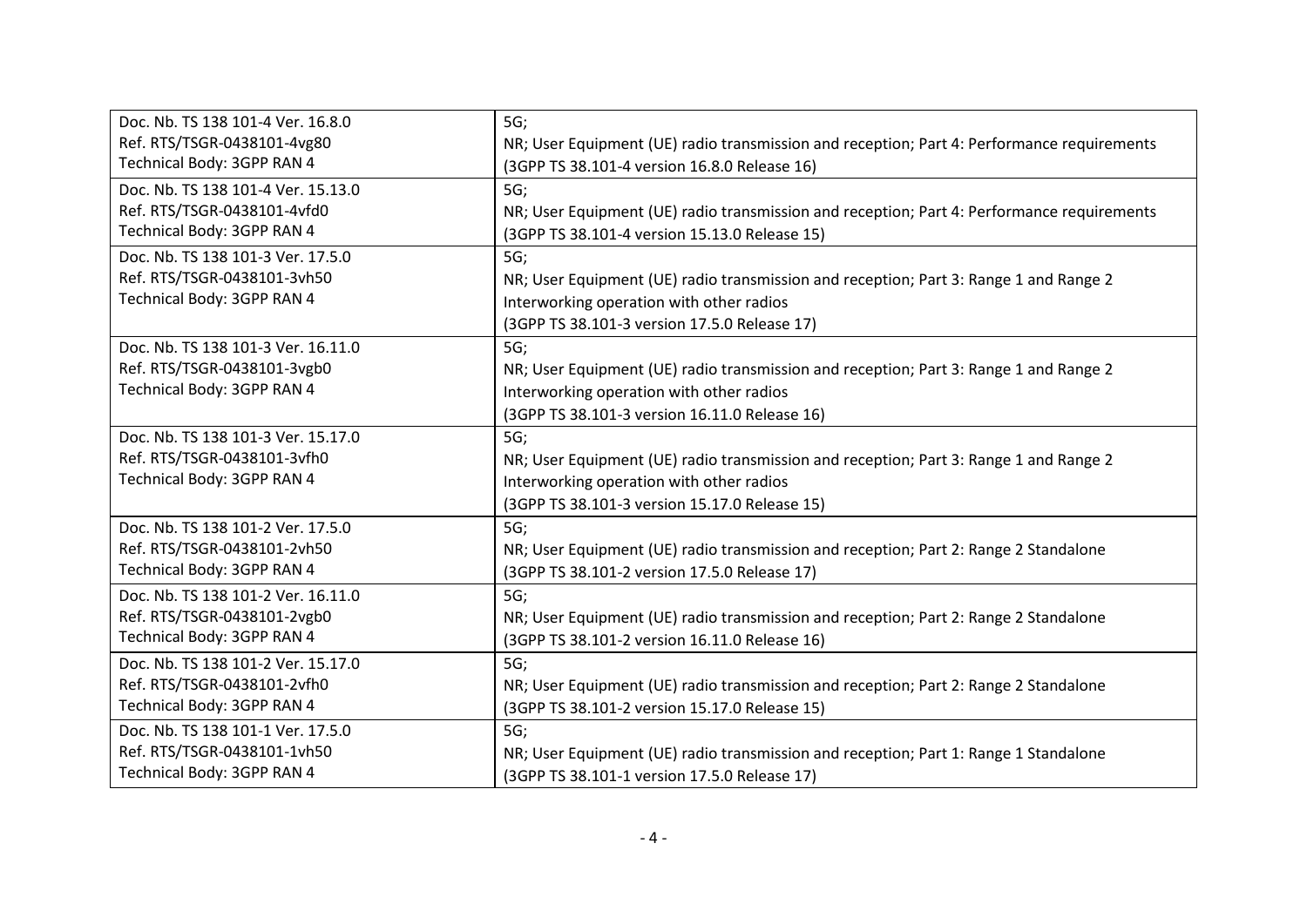| Doc. Nb. TS 138 101-1 Ver. 16.11.0 | 5G;                                                                                                |
|------------------------------------|----------------------------------------------------------------------------------------------------|
| Ref. RTS/TSGR-0438101-1vgb0        | NR; User Equipment (UE) radio transmission and reception; Part 1: Range 1 Standalone               |
| Technical Body: 3GPP RAN 4         | (3GPP TS 38.101-1 version 16.11.0 Release 16)                                                      |
| Doc. Nb. TS 138 101-1 Ver. 15.17.0 | 5G;                                                                                                |
| Ref. RTS/TSGR-0438101-1vfh0        | NR; User Equipment (UE) radio transmission and reception; Part 1: Range 1 Standalone               |
| Technical Body: 3GPP RAN 4         | (3GPP TS 38.101-1 version 15.17.0 Release 15)                                                      |
| Doc. Nb. TR 137 985 Ver. 17.1.0    | LTE; 5G;                                                                                           |
| Ref. RTR/TSGR-0137985vh10          | Overall description of Radio Access Network (RAN) aspects for Vehicle-to-everything (V2X) based    |
| Technical Body: 3GPP RAN 1         | on LTE and NR                                                                                      |
|                                    | (3GPP TR 37.985 version 17.1.0 Release 17)                                                         |
| Doc. Nb. TR 137 985 Ver. 16.1.0    | LTE; 5G;                                                                                           |
| Ref. RTR/TSGR-0137985vg10          | Overall description of Radio Access Network (RAN) aspects for Vehicle-to-everything (V2X) based    |
| Technical Body: 3GPP RAN 1         | on LTE and NR                                                                                      |
|                                    | (3GPP TR 37.985 version 16.1.0 Release 16)                                                         |
| Doc. Nb. TR 137 977 Ver. 17.0.0    | Universal Mobile Telecommunications System (UMTS); LTE;                                            |
| Ref. RTR/TSGR-0437977vh00          | Universal Terrestrial Radio Access (UTRA) and Evolved Universal Terrestrial Radio Access (E-UTRA); |
| Technical Body: 3GPP RAN 4         | Verification of radiated multi-antenna reception performance of User Equipment (UE)                |
|                                    | (3GPP TR 37.977 version 17.0.0 Release 17)                                                         |
| Doc. Nb. TR 137 976 Ver. 17.0.0    | Universal Mobile Telecommunications System (UMTS); LTE;                                            |
| Ref. RTR/TSGR-0437976vh00          | Measurement of radiated performance for Multiple Input Multiple Output (MIMO) and multi-           |
| Technical Body: 3GPP RAN 4         | antenna reception for High Speed Packet Access (HSPA) and LTE terminals                            |
|                                    | (3GPP TR 37.976 version 17.0.0 Release 17)                                                         |
| Doc. Nb. TR 137 941 Ver. 17.0.0    | Universal Mobile Telecommunications System (UMTS); LTE; 5G;                                        |
| Ref. RTR/TSGR-0437941vh00          | Radio Frequency (RF) conformance testing background for radiated Base Station (BS)                 |
| Technical Body: 3GPP RAN 4         | requirements                                                                                       |
|                                    | (3GPP TR 37.941 version 17.0.0 Release 17)                                                         |
| Doc. Nb. TR 137 902 Ver. 17.0.0    | Universal Mobile Telecommunications System (UMTS); LTE;                                            |
| Ref. RTR/TSGR-0437902vh00          | Measurements of User Equipment (UE) radio performances for LTE/UMTS terminals; Total               |
| Technical Body: 3GPP RAN 4         | Radiated Power (TRP) and Total Radiated Sensitivity (TRS) test methodology                         |
|                                    | (3GPP TR 37.902 version 17.0.0 Release 17)                                                         |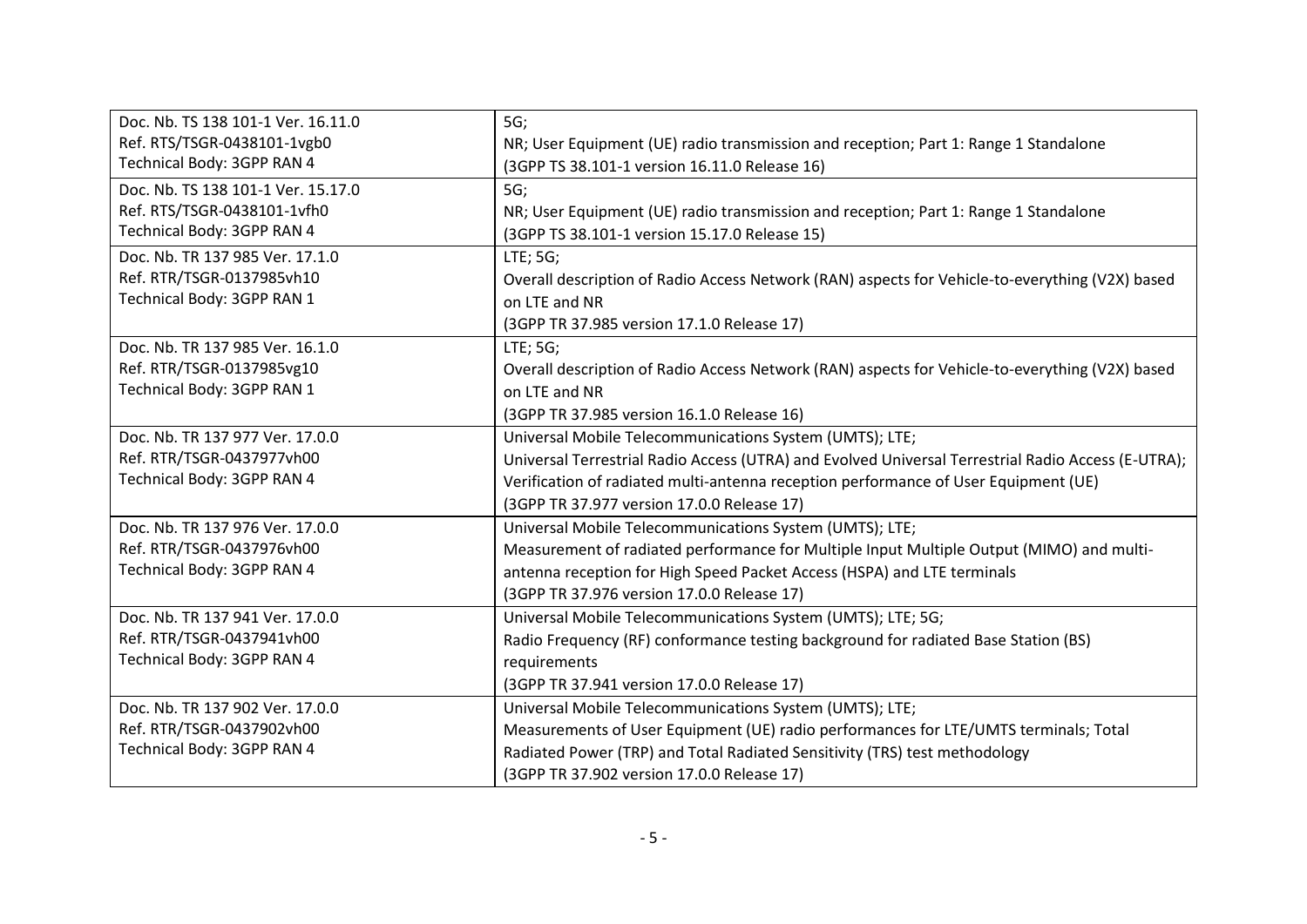| Doc. Nb. TR 137 900 Ver. 17.0.0    | Digital cellular telecommunications system (Phase 2+) (GSM); Universal Mobile                   |
|------------------------------------|-------------------------------------------------------------------------------------------------|
| Ref. RTR/TSGR-0437900vh00          | Telecommunications System (UMTS); LTE;                                                          |
| Technical Body: 3GPP RAN 4         | Radio Frequency (RF) requirements for Multicarrier and Multiple Radio Access Technology (Multi- |
|                                    | RAT) Base Station (BS)                                                                          |
|                                    | (3GPP TR 37.900 version 17.0.0 Release 17)                                                      |
| Doc. Nb. TS 137 213 Ver. 17.1.0    | LTE; 5G;                                                                                        |
| Ref. RTS/TSGR-0137213vh10          | Physical layer procedures for shared spectrum channel access                                    |
| Technical Body: 3GPP RAN 1         | (3GPP TS 37.213 version 17.1.0 Release 17)                                                      |
| Doc. Nb. TS 137 213 Ver. 16.8.0    | LTE; 5G;                                                                                        |
| Ref. RTS/TSGR-0137213vg80          | Physical layer procedures for shared spectrum channel access                                    |
| Technical Body: 3GPP RAN 1         | (3GPP TS 37.213 version 16.8.0 Release 16)                                                      |
| Doc. Nb. TS 137 171 Ver. 17.0.0    | Universal Mobile Telecommunications System (UMTS); LTE; 5G;                                     |
| Ref. RTS/TSGR-0437171vh00          | Universal Terrestrial Radio Access (UTRA) and Evolved UTRA (E-UTRA); User Equipment (UE)        |
| Technical Body: 3GPP RAN 4         | performance requirements for Radio Access Technology (RAT) Independent Positioning              |
|                                    | Enhancements                                                                                    |
|                                    | (3GPP TS 37.171 version 17.0.0 Release 17)                                                      |
| Doc. Nb. TS 137 145-2 Ver. 17.5.0  | Universal Mobile Telecommunications System (UMTS); LTE; 5G;                                     |
| Ref. RTS/TSGR-0437145-2vh50        | Active Antenna System (AAS) Base Station (BS) conformance testing; Part 2: radiated conformance |
| Technical Body: 3GPP RAN 4         | testing                                                                                         |
|                                    | (3GPP TS 37.145-2 version 17.5.0 Release 17)                                                    |
| Doc. Nb. TS 137 145-1 Ver. 16.10.0 | Universal Mobile Telecommunications System (UMTS); LTE; 5G;                                     |
| Ref. RTS/TSGR-0437145-1vga0        | Active Antenna System (AAS) Base Station (BS) conformance testing; Part 1: conducted            |
| Technical Body: 3GPP RAN 4         | conformance testing                                                                             |
|                                    | (3GPP TS 37.145-1 version 16.10.0 Release 16)                                                   |
| Doc. Nb. TS 137 145-1 Ver. 15.13.0 | Universal Mobile Telecommunications System (UMTS); LTE; 5G;                                     |
| Ref. RTS/TSGR-0437145-1vfd0        | Active Antenna System (AAS) Base Station (BS) conformance testing; Part 1: conducted            |
| Technical Body: 3GPP RAN 4         | conformance testing                                                                             |
|                                    | (3GPP TS 37.145-1 version 15.13.0 Release 15)                                                   |
| Doc. Nb. TS 137 144 Ver. 17.0.0    | Universal Mobile Telecommunications System (UMTS); LTE; Digital cellular telecommunications     |
| Ref. RTS/TSGR-0437144vh00          | system (Phase 2+) (GSM);                                                                        |
|                                    | User Equipment (UE) and Mobile Station (MS) GSM, UTRA and E-UTRA over the air performance       |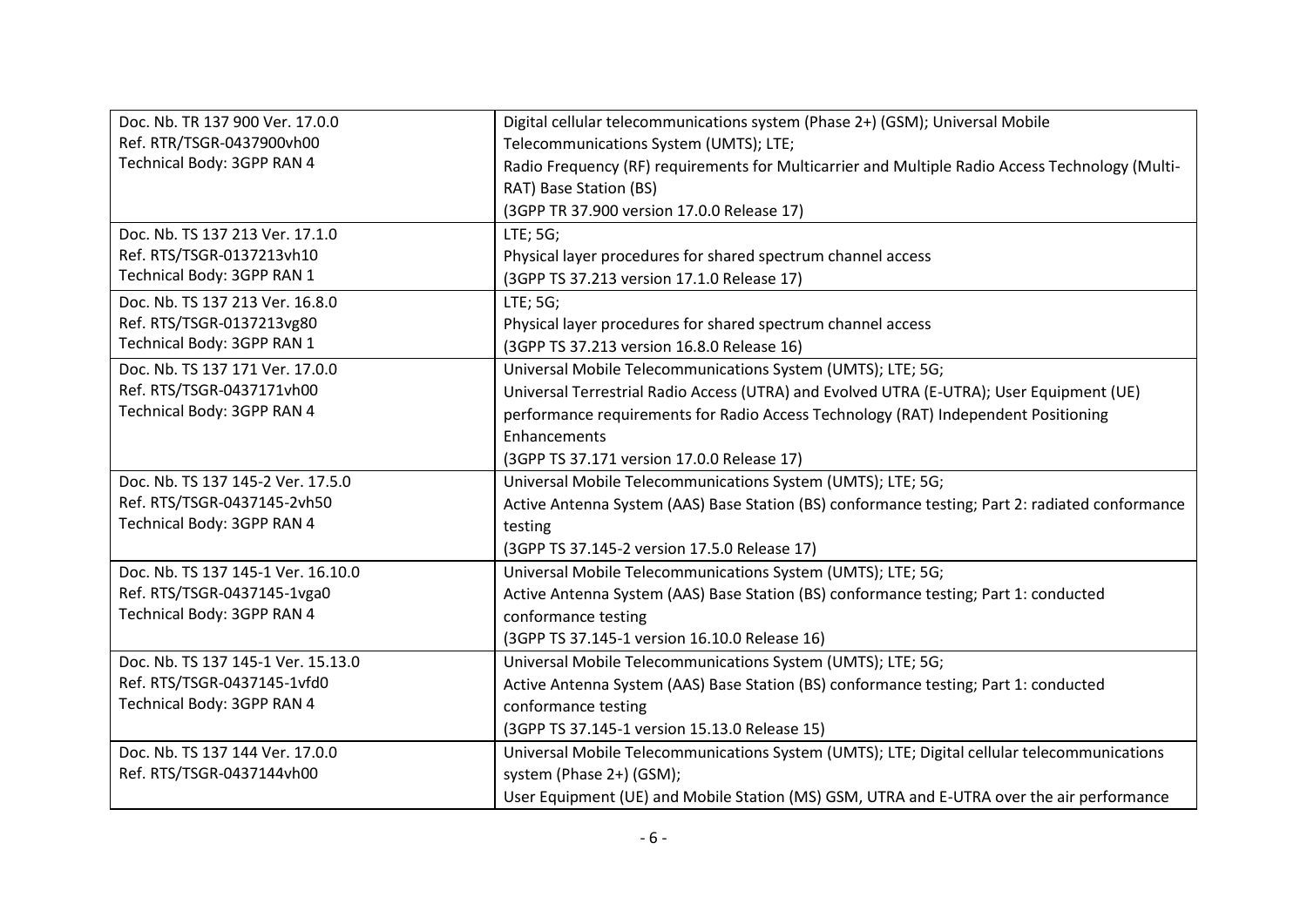| Technical Body: 3GPP RAN 4         | requirements                                                                                |
|------------------------------------|---------------------------------------------------------------------------------------------|
|                                    | (3GPP TS 37.144 version 17.0.0 Release 17)                                                  |
| Doc. Nb. TS 137 141 Ver. 17.5.0    | Digital cellular telecommunications system (Phase 2+) (GSM); Universal Mobile               |
| Ref. RTS/TSGR-0437141vh50          | Telecommunications System (UMTS); LTE; 5G;                                                  |
| Technical Body: 3GPP RAN 4         | NR, E-UTRA, UTRA and GSM/EDGE; Multi-Standard Radio (MSR) Base Station (BS) conformance     |
|                                    | testing                                                                                     |
|                                    | (3GPP TS 37.141 version 17.5.0 Release 17)                                                  |
| Doc. Nb. TS 137 141 Ver. 16.13.0   | Digital cellular telecommunications system (Phase 2+) (GSM); Universal Mobile               |
| Ref. RTS/TSGR-0437141vgd0          | Telecommunications System (UMTS); LTE; 5G;                                                  |
| Technical Body: 3GPP RAN 4         | NR, E-UTRA, UTRA and GSM/EDGE; Multi-Standard Radio (MSR) Base Station (BS) conformance     |
|                                    | testing                                                                                     |
|                                    | (3GPP TS 37.141 version 16.13.0 Release 16)                                                 |
| Doc. Nb. TS 137 141 Ver. 15.17.0   | Digital cellular telecommunications system (Phase 2+) (GSM); Universal Mobile               |
| Ref. RTS/TSGR-0437141vfh0          | Telecommunications System (UMTS); LTE; 5G;                                                  |
| Technical Body: 3GPP RAN 4         | NR, E-UTRA, UTRA and GSM/EDGE; Multi-Standard Radio (MSR) Base Station (BS) conformance     |
|                                    | testing                                                                                     |
|                                    | (3GPP TS 37.141 version 15.17.0 Release 15)                                                 |
| Doc. Nb. TS 137 114 Ver. 17.0.0    | Universal Mobile Telecommunications System (UMTS); LTE;                                     |
| Ref. RTS/TSGR-0437114vh00          | Active Antenna System (AAS) Base Station (BS) Electromagnetic Compatibility (EMC)           |
| Technical Body: 3GPP RAN 4         | (3GPP TS 37.114 version 17.0.0 Release 17)                                                  |
| Doc. Nb. TS 137 145-1 Ver. 16.10.0 | Universal Mobile Telecommunications System (UMTS); LTE; 5G;                                 |
| Ref. RTS/TSGR-0437145-1vga0        | Active Antenna System (AAS) Base Station (BS) conformance testing; Part 1: conducted        |
| Technical Body: 3GPP RAN 4         | conformance testing                                                                         |
|                                    | (3GPP TS 37.145-1 version 16.10.0 Release 16)                                               |
| Doc. Nb. TS 137 145-1 Ver. 15.13.0 | Universal Mobile Telecommunications System (UMTS); LTE; 5G;                                 |
| Ref. RTS/TSGR-0437145-1vfd0        | Active Antenna System (AAS) Base Station (BS) conformance testing; Part 1: conducted        |
| Technical Body: 3GPP RAN 4         | conformance testing                                                                         |
|                                    | (3GPP TS 37.145-1 version 15.13.0 Release 15)                                               |
| Doc. Nb. TS 137 144 Ver. 17.0.0    | Universal Mobile Telecommunications System (UMTS); LTE; Digital cellular telecommunications |
| Ref. RTS/TSGR-0437144vh00          | system (Phase 2+) (GSM);                                                                    |
|                                    | User Equipment (UE) and Mobile Station (MS) GSM, UTRA and E-UTRA over the air performance   |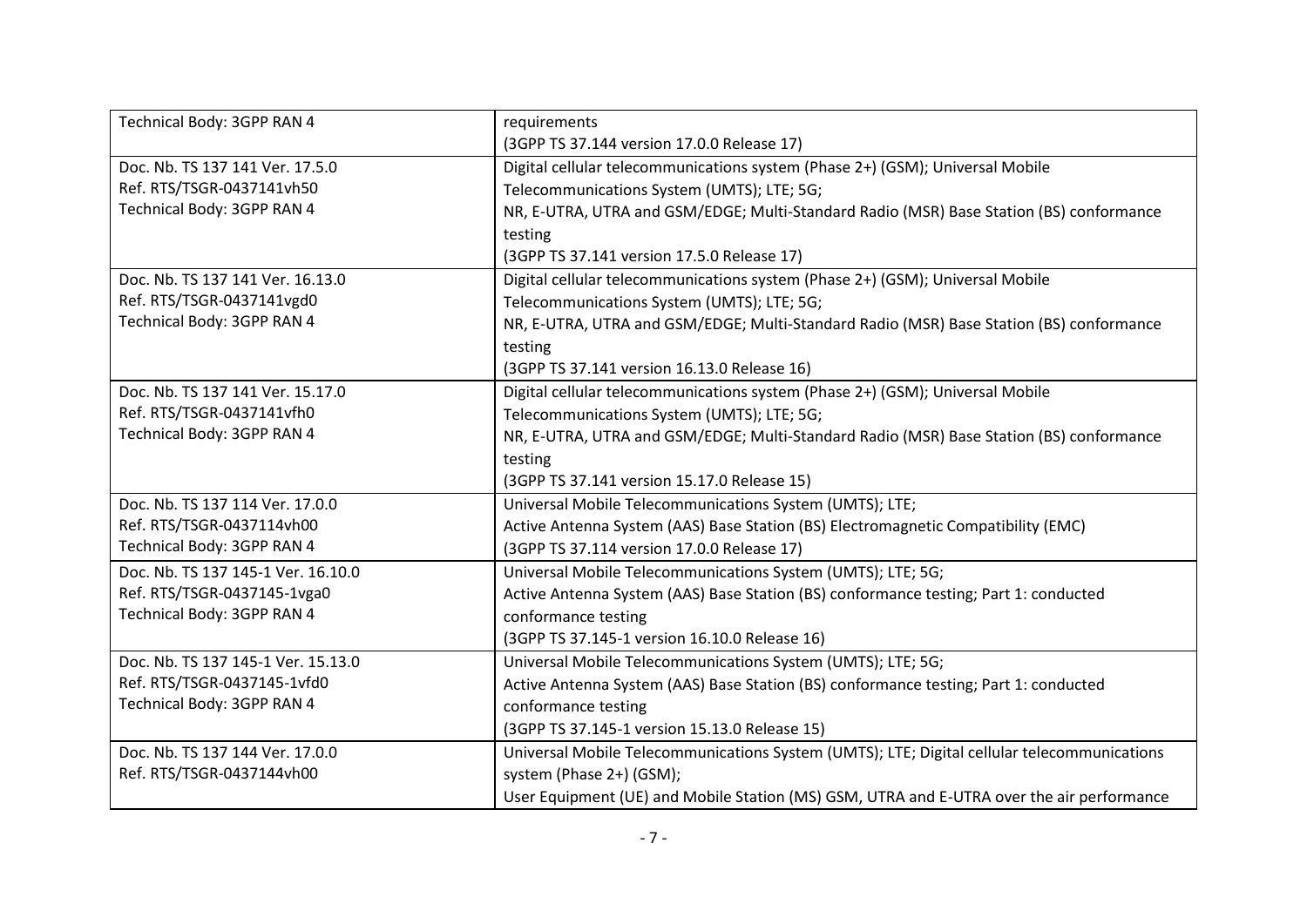| Technical Body: 3GPP RAN 4       | requirements                                                                                |
|----------------------------------|---------------------------------------------------------------------------------------------|
|                                  | (3GPP TS 37.144 version 17.0.0 Release 17)                                                  |
| Doc. Nb. TS 137 113 Ver. 17.0.0  | Digital cellular telecommunications system (Phase 2+) (GSM); Universal Mobile               |
| Ref. RTS/TSGR-0437113vh00        | Telecommunications System (UMTS); LTE; 5G;                                                  |
| Technical Body: 3GPP RAN 4       | NR, E-UTRA, UTRA and GSM/EDGE; Multi-Standard Radio (MSR) Base Station (BS) Electromagnetic |
|                                  | Compatibility (EMC)                                                                         |
|                                  | (3GPP TS 37.113 version 17.0.0 Release 17)                                                  |
| Doc. Nb. TS 137 107 Ver. 17.0.0  | LTE;                                                                                        |
| Ref. RTS/TSGR-0437107vh00        | Base Station (BS) requirements and conformance tests for shared spectrum channel access     |
| Technical Body: 3GPP RAN 4       | (3GPP TS 37.107 version 17.0.0 Release 17)                                                  |
| Doc. Nb. TS 137 106 Ver. 17.0.0  | LTE;                                                                                        |
| Ref. RTS/TSGR-0437106vh00        | User Equipment (UE) requirements for shared spectrum channel access                         |
| Technical Body: 3GPP RAN 4       | (3GPP TS 37.106 version 17.0.0 Release 17)                                                  |
| Doc. Nb. TS 137 105 Ver. 17.5.0  | Universal Mobile Telecommunications System (UMTS); LTE; 5G;                                 |
| Ref. RTS/TSGR-0437105vh50        | Active Antenna System (AAS) Base Station (BS) transmission and reception                    |
| Technical Body: 3GPP RAN 4       | (3GPP TS 37.105 version 17.5.0 Release 17)                                                  |
| Doc. Nb. TS 137 105 Ver. 16.11.0 | Universal Mobile Telecommunications System (UMTS); LTE; 5G;                                 |
| Ref. RTS/TSGR-0437105vgb0        | Active Antenna System (AAS) Base Station (BS) transmission and reception                    |
| Technical Body: 3GPP RAN 4       | (3GPP TS 37.105 version 16.11.0 Release 16)                                                 |
| Doc. Nb. TS 137 105 Ver. 15.16.0 | Universal Mobile Telecommunications System (UMTS); LTE; 5G;                                 |
| Ref. RTS/TSGR-0437105vfg0        | Active Antenna System (AAS) Base Station (BS) transmission and reception                    |
| Technical Body: 3GPP RAN 4       | (3GPP TS 37.105 version 15.16.0 Release 15)                                                 |
| Doc. Nb. TS 137 104 Ver. 17.5.0  | Digital cellular telecommunications system (Phase 2+) (GSM); Universal Mobile               |
| Ref. RTS/TSGR-0437104vh50        | Telecommunications System (UMTS); LTE; 5G;                                                  |
| Technical Body: 3GPP RAN 4       | NR, E-UTRA, UTRA and GSM/EDGE; Multi-Standard Radio (MSR) Base Station (BS) radio           |
|                                  | transmission and reception                                                                  |
|                                  | (3GPP TS 37.104 version 17.5.0 Release 17)                                                  |
| Doc. Nb. TS 137 104 Ver. 16.13.0 | Digital cellular telecommunications system (Phase 2+) (GSM); Universal Mobile               |
| Ref. RTS/TSGR-0437104vgd0        | Telecommunications System (UMTS); LTE; 5G;                                                  |
| Technical Body: 3GPP RAN 4       | NR, E-UTRA, UTRA and GSM/EDGE; Multi-Standard Radio (MSR) Base Station (BS) radio           |
|                                  |                                                                                             |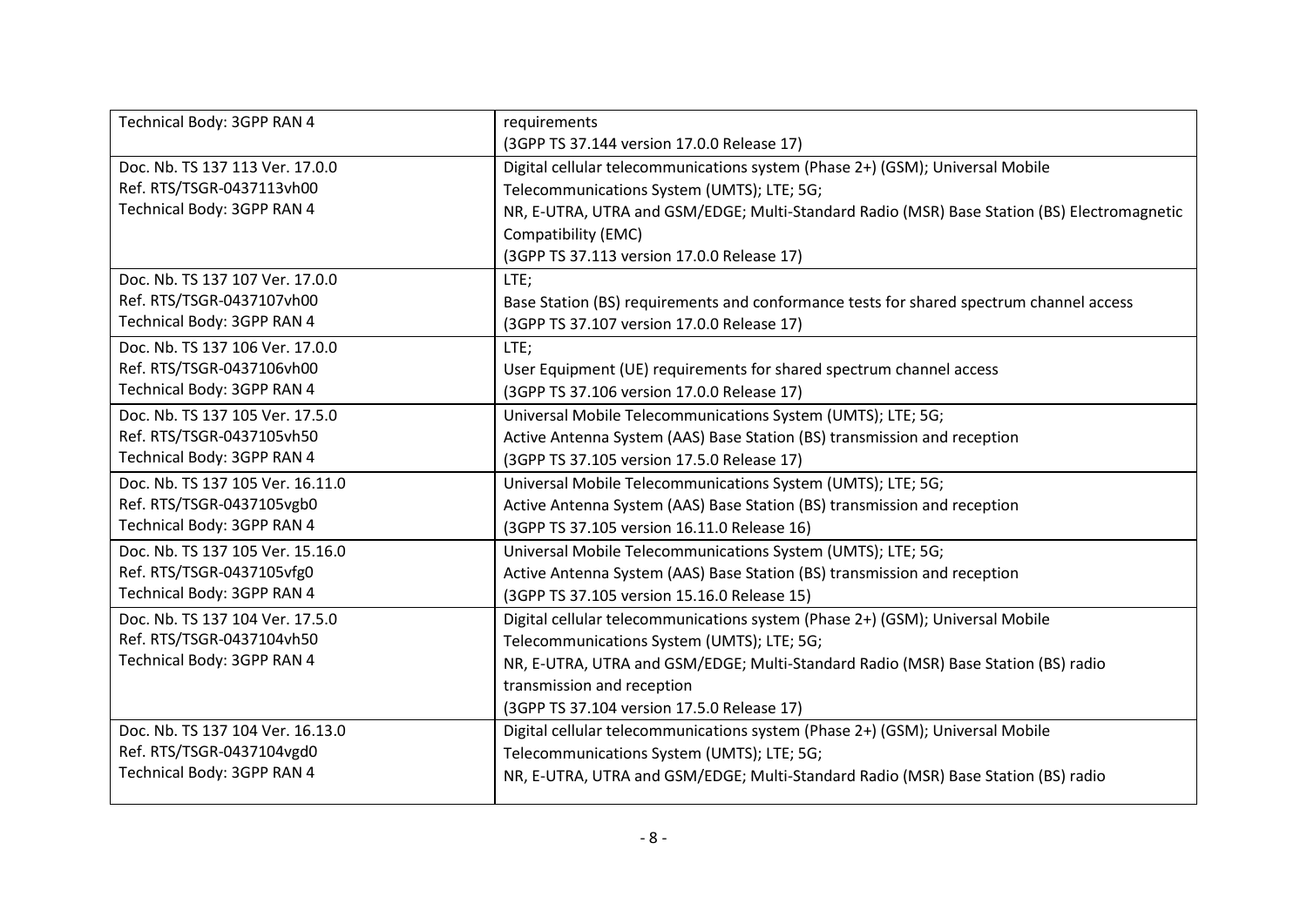|                                  | transmission and reception                                                                     |
|----------------------------------|------------------------------------------------------------------------------------------------|
|                                  | (3GPP TS 37.104 version 16.13.0 Release 16)                                                    |
| Doc. Nb. TS 137 104 Ver. 15.16.0 | Digital cellular telecommunications system (Phase 2+) (GSM); Universal Mobile                  |
| Ref. RTS/TSGR-0437104vfg0        | Telecommunications System (UMTS); LTE; 5G;                                                     |
| Technical Body: 3GPP RAN 4       | NR, E-UTRA, UTRA and GSM/EDGE; Multi-Standard Radio (MSR) Base Station (BS) radio              |
|                                  | transmission and reception                                                                     |
|                                  | (3GPP TS 37.104 version 15.16.0 Release 15)                                                    |
| Doc. Nb. TR 136 976 Ver. 17.0.0  | LTE;                                                                                           |
| Ref. RTR/TSGR-0136976vh00        | Overall description of LTE-based 5G broadcast                                                  |
| Technical Body: 3GPP RAN 1       | (3GPP TR 36.976 version 17.0.0 Release 17)                                                     |
| Doc. Nb. TR 136 942 Ver. 17.0.0  | LTE;                                                                                           |
| Ref. RTR/TSGR-0436942vh00        | Evolved Universal Terrestrial Radio Access (E-UTRA); Radio Frequency (RF) system scenarios     |
| Technical Body: 3GPP RAN 4       | (3GPP TR 36.942 version 17.0.0 Release 17)                                                     |
| Doc. Nb. TR 136 931 Ver. 17.0.0  | LTE;                                                                                           |
| Ref. RTR/TSGR-0436931vh00        | Evolved Universal Terrestrial Radio Access (E-UTRA); Radio Frequency (RF) requirements for LTE |
| Technical Body: 3GPP RAN 4       | Pico Node B                                                                                    |
|                                  | (3GPP TR 36.931 version 17.0.0 Release 17)                                                     |
| Doc. Nb. TR 136 922 Ver. 17.0.0  | LTE;                                                                                           |
| Ref. RTR/TSGR-0436922vh00        | Evolved Universal Terrestrial Radio Access (E-UTRA); TDD Home eNode B (HeNB) Radio Frequency   |
| Technical Body: 3GPP RAN 4       | (RF) requirements analysis                                                                     |
|                                  | (3GPP TR 36.922 version 17.0.0 Release 17)                                                     |
| Doc. Nb. TR 136 921 Ver. 17.0.0  | LTE;                                                                                           |
| Ref. RTR/TSGR-0436921vh00        | Evolved Universal Terrestrial Radio Access (E-UTRA); FDD Home eNode B (HeNB) Radio Frequency   |
| Technical Body: 3GPP RAN 4       | (RF) requirements analysis                                                                     |
|                                  | (3GPP TR 36.921 version 17.0.0 Release 17)                                                     |
| Doc. Nb. TS 136 307 Ver. 17.0.0  | LTE;                                                                                           |
| Ref. RTS/TSGR-0436307vh00        | Evolved Universal Terrestrial Radio Access (E-UTRA); Requirements on User Equipments (UEs)     |
| Technical Body: 3GPP RAN 4       | supporting a release-independent frequency band                                                |
|                                  | (3GPP TS 36.307 version 17.0.0 Release 17)                                                     |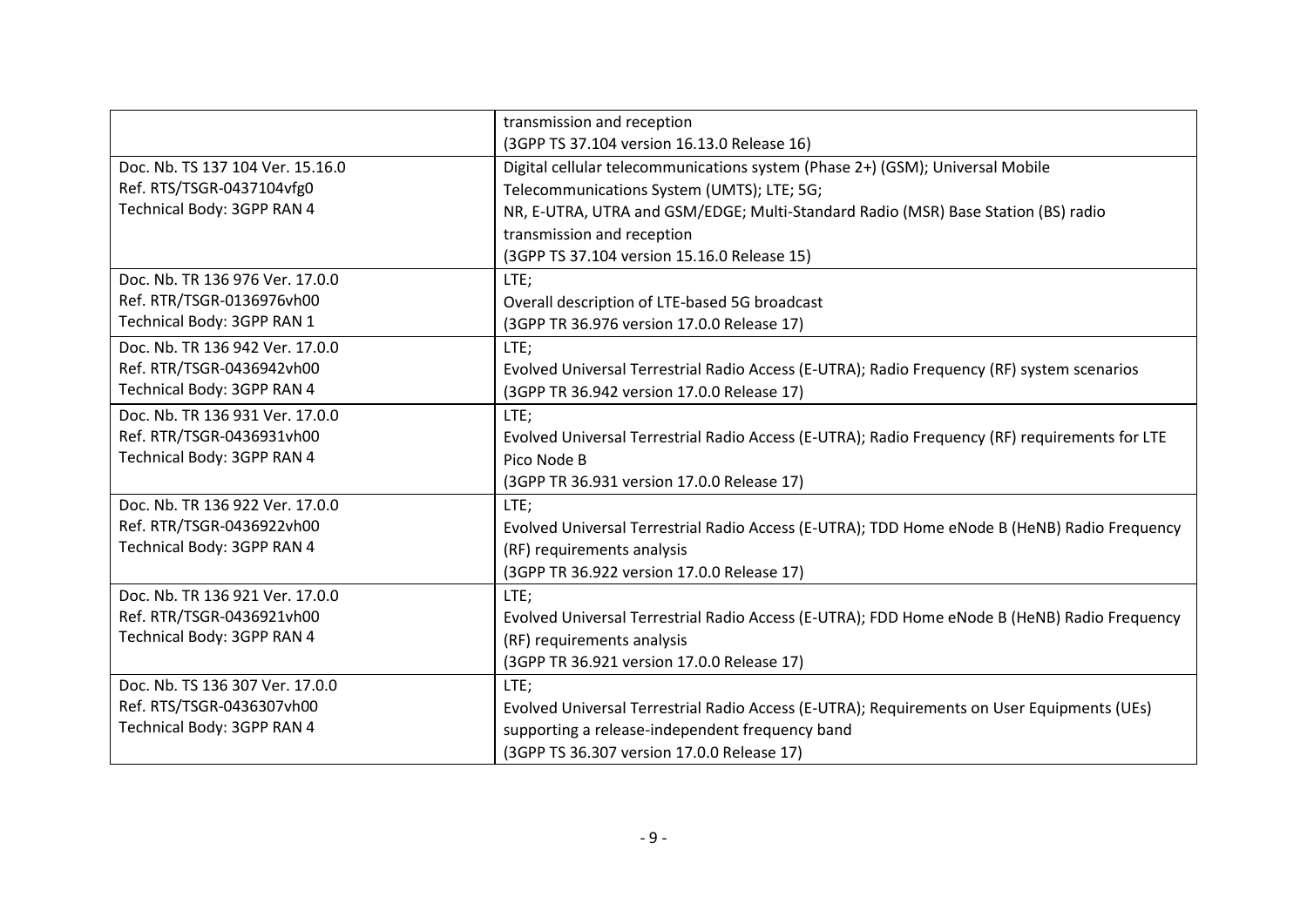| Doc. Nb. TS 136 213 Ver. 17.1.0  | LTE;                                                                                             |
|----------------------------------|--------------------------------------------------------------------------------------------------|
| Ref. RTS/TSGR-0136213vh10        | Evolved Universal Terrestrial Radio Access (E-UTRA); Physical layer procedures                   |
| Technical Body: 3GPP RAN 1       | (3GPP TS 36.213 version 17.1.0 Release 17)                                                       |
| Doc. Nb. TS 136 212 Ver. 17.1.0  | LTE;                                                                                             |
| Ref. RTS/TSGR-0136212vh10        | Evolved Universal Terrestrial Radio Access (E-UTRA); Multiplexing and channel coding             |
| Technical Body: 3GPP RAN 1       | (3GPP TS 36.212 version 17.1.0 Release 17)                                                       |
| Doc. Nb. TS 136 211 Ver. 17.1.0  | LTE;                                                                                             |
| Ref. RTS/TSGR-0136211vh10        | Evolved Universal Terrestrial Radio Access (E-UTRA); Physical channels and modulation            |
| Technical Body: 3GPP RAN 1       | (3GPP TS 36.211 version 17.1.0 Release 17)                                                       |
| Doc. Nb. TS 136 171 Ver. 17.0.0  | LTE;                                                                                             |
| Ref. RTS/TSGR-0436171vh00        | Evolved Universal Terrestrial Radio Access (E-UTRA); Requirements for Support of Assisted Global |
| Technical Body: 3GPP RAN 4       | Navigation Satellite System (A-GNSS)                                                             |
|                                  | (3GPP TS 36.171 version 17.0.0 Release 17)                                                       |
| Doc. Nb. TS 136 143 Ver. 17.0.0  | LTE;                                                                                             |
| Ref. RTS/TSGR-0436143vh00        | Evolved Universal Terrestrial Radio Access (E-UTRA); FDD repeater conformance testing            |
| Technical Body: 3GPP RAN 4       | (3GPP TS 36.143 version 17.0.0 Release 17)                                                       |
| Doc. Nb. TS 136 141 Ver. 17.5.0  | LTE;                                                                                             |
| Ref. RTS/TSGR-0436141vh50        | Evolved Universal Terrestrial Radio Access (E-UTRA); Base Station (BS) conformance testing       |
| Technical Body: 3GPP RAN 4       | (3GPP TS 36.141 version 17.5.0 Release 1                                                         |
| Doc. Nb. TS 136 141 Ver. 16.13.0 | LTE;                                                                                             |
| Ref. RTS/TSGR-0436141vgd0        | Evolved Universal Terrestrial Radio Access (E-UTRA); Base Station (BS) conformance testing       |
| Technical Body: 3GPP RAN 4       | (3GPP TS 36.141 version 16.13.0 Release 16)                                                      |
| Doc. Nb. TS 136 141 Ver. 15.16.0 | LTE;                                                                                             |
| Ref. RTS/TSGR-0436141vfg0        | Evolved Universal Terrestrial Radio Access (E-UTRA); Base Station (BS) conformance testing       |
| Technical Body: 3GPP RAN 4       | (3GPP TS 36.141 version 15.16.0 Release 15)                                                      |
| Doc. Nb. TS 136 133 Ver. 17.5.0  | LTE;                                                                                             |
| Ref. RTS/TSGR-0436133vh50        | Evolved Universal Terrestrial Radio Access (E-UTRA); Requirements for support of radio resource  |
| Technical Body: 3GPP RAN 4       | management                                                                                       |
|                                  | (3GPP TS 36.133 version 17.5.0 Release 17)                                                       |
| Doc. Nb. TS 136 133 Ver. 16.13.0 | LTE;                                                                                             |
| Ref. RTS/TSGR-0436133vgd0        | Evolved Universal Terrestrial Radio Access (E-UTRA); Requirements for support of radio resource  |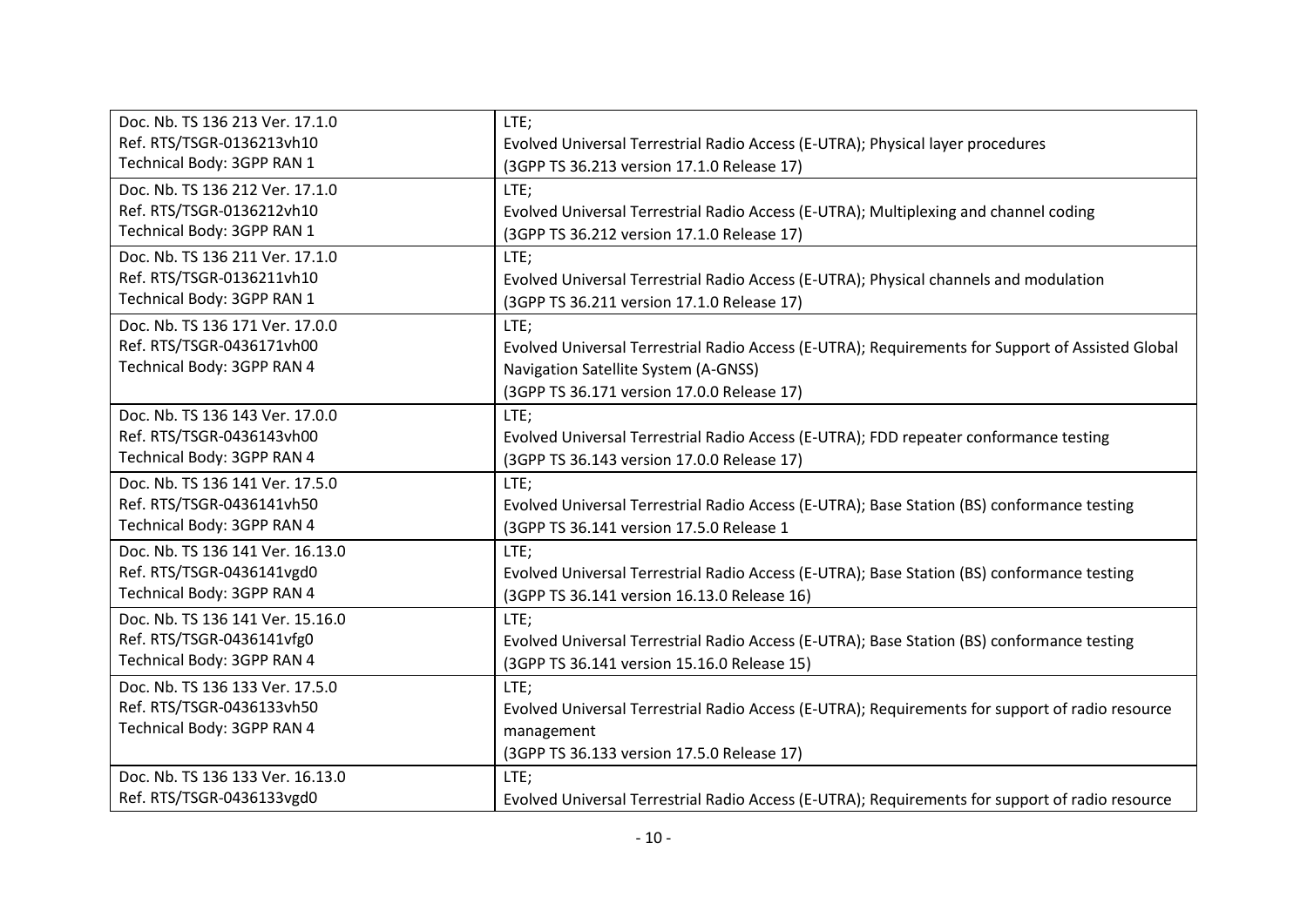| Technical Body: 3GPP RAN 4       | management                                                                                      |
|----------------------------------|-------------------------------------------------------------------------------------------------|
|                                  | (3GPP TS 36.133 version 16.13.0 Release 16)                                                     |
| Doc. Nb. TS 136 133 Ver. 15.16.0 | LTE;                                                                                            |
| Ref. RTS/TSGR-0436133vfg0        | Evolved Universal Terrestrial Radio Access (E-UTRA); Requirements for support of radio resource |
| Technical Body: 3GPP RAN 4       | management                                                                                      |
|                                  | (3GPP TS 36.133 version 15.16.0 Release 15)                                                     |
| Doc. Nb. TS 136 133 Ver. 14.21.0 | LTE;                                                                                            |
| Ref. RTS/TSGR-0436133vel0        | Evolved Universal Terrestrial Radio Access (E-UTRA); Requirements for support of radio resource |
| Technical Body: 3GPP RAN 4       | management                                                                                      |
|                                  | (3GPP TS 36.133 version 14.21.0 Release 14)                                                     |
| Doc. Nb. TS 136 124 Ver. 17.0.0  | LTE;                                                                                            |
| Ref. RTS/TSGR-0436124vh00        | Evolved Universal Terrestrial Radio Access (E-UTRA); Electromagnetic compatibility (EMC)        |
| Technical Body: 3GPP RAN 4       | requirements for mobile terminals and ancillary equipment                                       |
|                                  | (3GPP TS 36.124 version 17.0.0 Release 17)                                                      |
| Doc. Nb. TS 136 117 Ver. 17.0.0  | Universal Mobile Telecommunications System (UMTS); LTE;                                         |
| Ref. RTS/TSGR-0436117vh00        | Evolved Universal Terrestrial Radio Access (E-UTRA); Relay conformance testing                  |
| Technical Body: 3GPP RAN 4       | (3GPP TS 36.117 version 17.0.0 Release 17)                                                      |
| Doc. Nb. TS 136 116 Ver. 17.0.0  | LTE;                                                                                            |
| Ref. RTS/TSGR-0436116vh00        | Evolved Universal Terrestrial Radio Access (E-UTRA); Relay radio transmission and reception     |
| Technical Body: 3GPP RAN 4       | (3GPP TS 36.116 version 17.0.0 Release 17)                                                      |
| Doc. Nb. TS 136 113 Ver. 17.0.0  | LTE;                                                                                            |
| Ref. RTS/TSGR-0436113vh00        | Evolved Universal Terrestrial Radio Access (E-UTRA); Base Station (BS) and repeater             |
| Technical Body: 3GPP RAN 4       | ElectroMagnetic Compatibility (EMC)                                                             |
|                                  | (3GPP TS 36.113 version 17.0.0 Release 17)                                                      |
| Doc. Nb. TS 136 112 Ver. 17.0.0  | LTE;                                                                                            |
| Ref. RTS/TSGR-0436112vh00        | Location Measurement Unit (LMU) conformance specification; Network based positioning systems    |
| Technical Body: 3GPP RAN 4       | in Evolved Universal Terrestrial Radio Access Network (E-UTRAN)                                 |
|                                  | (3GPP TS 36.112 version 17.0.0 Release 17)                                                      |
| Doc. Nb. TS 136 111 Ver. 17.0.0  | LTE;                                                                                            |
| Ref. RTS/TSGR-0436111vh00        | Location Measurement Unit (LMU) performance specification; Network based positioning systems    |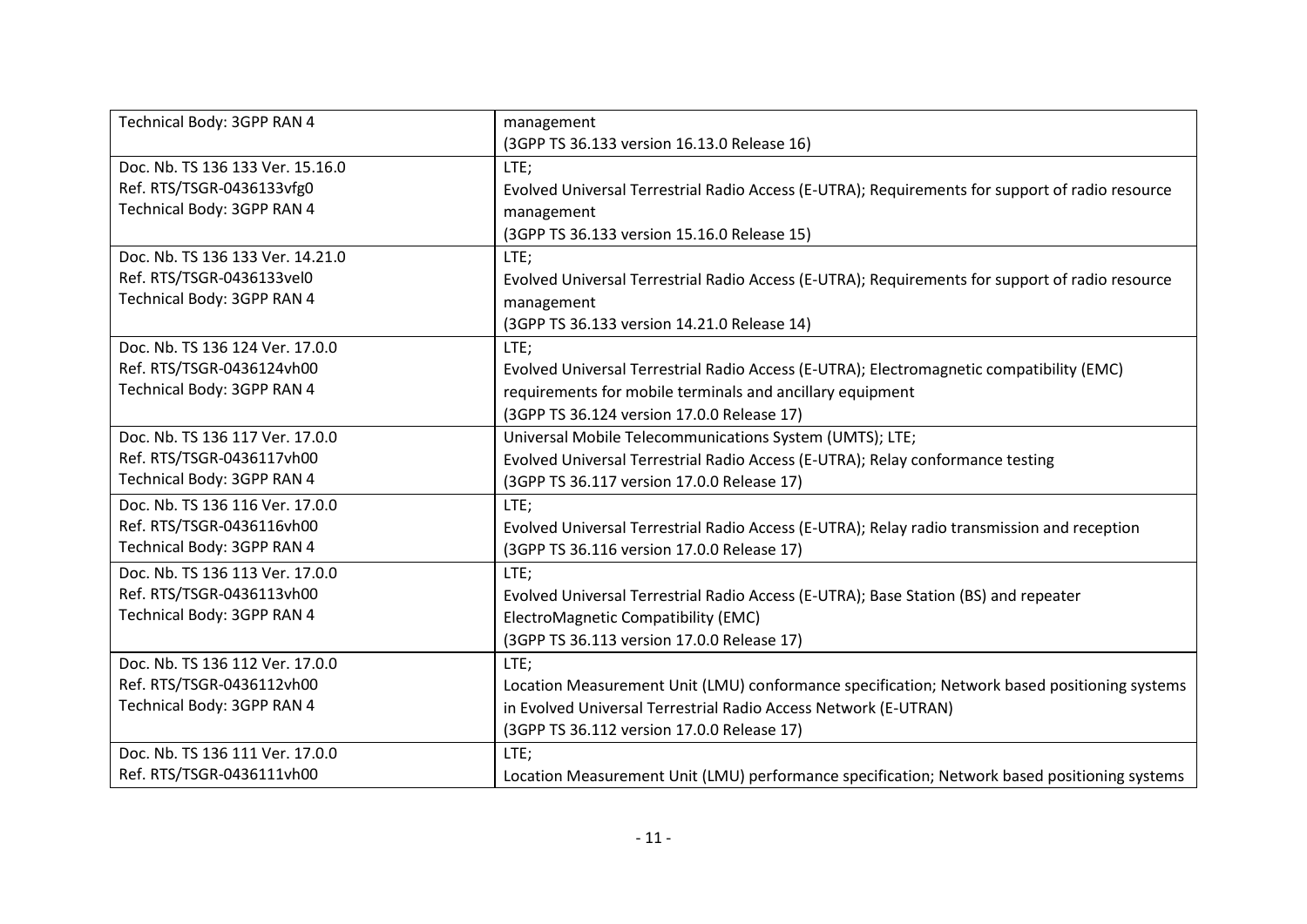| Technical Body: 3GPP RAN 4       | in Evolved Universal Terrestrial Radio Access Network (E-UTRAN)                                 |
|----------------------------------|-------------------------------------------------------------------------------------------------|
|                                  | (3GPP TS 36.111 version 17.0.0 Release 17)                                                      |
| Doc. Nb. TS 136 106 Ver. 17.0.0  | LTE;                                                                                            |
| Ref. RTS/TSGR-0436106vh00        | Evolved Universal Terrestrial Radio Access (E-UTRA); FDD repeater radio transmission and        |
| Technical Body: 3GPP RAN 4       | reception                                                                                       |
|                                  | (3GPP TS 36.106 version 17.0.0 Release 17)                                                      |
| Doc. Nb. TS 136 104 Ver. 17.5.0  | LTE;                                                                                            |
| Ref. RTS/TSGR-0436104vh50        | Evolved Universal Terrestrial Radio Access (E-UTRA); Base Station (BS) radio transmission and   |
| Technical Body: 3GPP RAN 4       | reception                                                                                       |
|                                  | (3GPP TS 36.104 version 17.5.0 Release 17)                                                      |
| Doc. Nb. TS 136 104 Ver. 16.13.0 | LTE;                                                                                            |
| Ref. RTS/TSGR-0436104vgd0        | Evolved Universal Terrestrial Radio Access (E-UTRA); Base Station (BS) radio transmission and   |
| Technical Body: 3GPP RAN 4       | reception                                                                                       |
|                                  | (3GPP TS 36.104 version 16.13.0 Release 16)                                                     |
| Doc. Nb. TS 136 104 Ver. 15.15.0 | LTE;                                                                                            |
| Ref. RTS/TSGR-0436104vff0        | Evolved Universal Terrestrial Radio Access (E-UTRA); Base Station (BS) radio transmission and   |
| Technical Body: 3GPP RAN 4       | reception                                                                                       |
|                                  | (3GPP TS 36.104 version 15.15.0 Release 15)                                                     |
| Doc. Nb. TS 136 101 Ver. 17.5.0  | LTE;                                                                                            |
| Ref. RTS/TSGR-0436101vh50        | Evolved Universal Terrestrial Radio Access (E-UTRA); User Equipment (UE) radio transmission and |
| Technical Body: 3GPP RAN 4       | reception                                                                                       |
|                                  | (3GPP TS 36.101 version 17.5.0 Release 17)                                                      |
| Doc. Nb. TS 136 101 Ver. 16.13.0 | LTE;                                                                                            |
| Ref. RTS/TSGR-0436101vgd0        | Evolved Universal Terrestrial Radio Access (E-UTRA); User Equipment (UE) radio transmission and |
| Technical Body: 3GPP RAN 4       | reception                                                                                       |
|                                  | (3GPP TS 36.101 version 16.13.0 Release 16)                                                     |
| Doc. Nb. TS 136 101 Ver. 15.18.0 | LTE;                                                                                            |
| Ref. RTS/TSGR-0436101vfi0        | Evolved Universal Terrestrial Radio Access (E-UTRA); User Equipment (UE) radio transmission and |
| Technical Body: 3GPP RAN 4       | reception                                                                                       |
|                                  | (3GPP TS 36.101 version 15.18.0 Release 15)                                                     |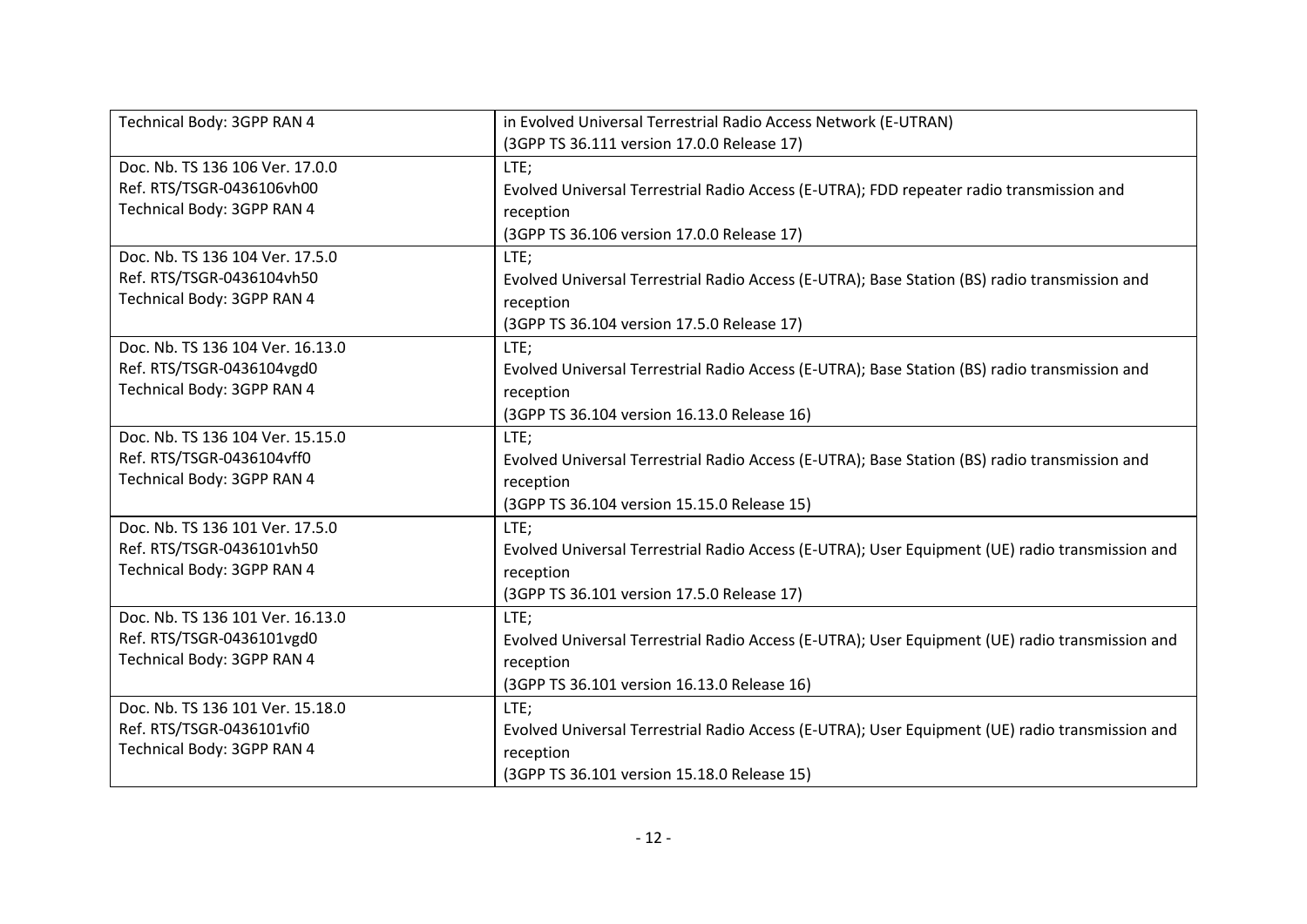| Doc. Nb. TS 132 451 Ver. 17.0.0 | Universal Mobile Telecommunications System (UMTS); LTE;                                    |
|---------------------------------|--------------------------------------------------------------------------------------------|
| Ref. RTS/TSGS-0532451vh00       | Telecommunication management; Key Performance Indicators (KPI) for Evolved Universal       |
| Technical Body: 3GPP SA 5       | Terrestrial Radio Access Network (E-UTRAN); Requirements                                   |
|                                 | (3GPP TS 32.451 version 17.0.0 Release 17)                                                 |
| Doc. Nb. TS 132 450 Ver. 17.0.0 | Universal Mobile Telecommunications System (UMTS); LTE;                                    |
| Ref. RTS/TSGS-0532450vh00       | Telecommunication management; Key Performance Indicators (KPI) for Evolved Universal       |
| Technical Body: 3GPP SA 5       | Terrestrial Radio Access Network (E-UTRAN): Definitions                                    |
|                                 | (3GPP TS 32.450 version 17.0.0 Release 17)                                                 |
| Doc. Nb. TS 132 446 Ver. 17.0.0 | Digital cellular telecommunications system (Phase 2+) (GSM); Universal Mobile              |
| Ref. RTS/TSGS-0532446vh00       | Telecommunications System (UMTS); LTE;                                                     |
| Technical Body: 3GPP SA 5       | Telecommunication management; Trace Management Integration Reference Point (IRP); Solution |
|                                 | Set (SS) definitions                                                                       |
|                                 | (3GPP TS 32.446 version 17.0.0 Release 17)                                                 |
| Doc. Nb. TS 132 442 Ver. 17.0.0 | Digital cellular telecommunications system (Phase 2+) (GSM); Universal Mobile              |
| Ref. RTS/TSGS-0532442vh00       | Telecommunications System (UMTS); LTE;                                                     |
| Technical Body: 3GPP SA 5       | Telecommunication management; Trace Management Integration Reference Point (IRP);          |
|                                 | Information Service (IS)                                                                   |
|                                 | (3GPP TS 32.442 version 17.0.0 Release 17)                                                 |
| Doc. Nb. TS 132 441 Ver. 17.0.0 | Digital cellular telecommunications system (Phase 2+) (GSM); Universal Mobile              |
| Ref. RTS/TSGS-0532441vh00       | Telecommunications System (UMTS); LTE;                                                     |
| Technical Body: 3GPP SA 5       | Telecommunication management; Trace Management Integration Reference Point (IRP);          |
|                                 | Requirements                                                                               |
|                                 | (3GPP TS 32.441 version 17.0.0 Release 17)                                                 |
| Doc. Nb. TS 132 436 Ver. 17.0.0 | Digital cellular telecommunications system (Phase 2+) (GSM); Universal Mobile              |
| Ref. RTS/TSGS-0532436vh00       | Telecommunications System (UMTS); LTE;                                                     |
| Technical Body: 3GPP SA 5       | Telecommunication management; Performance measurement: Abstract Syntax Notation 1 (ASN.1)  |
|                                 | file format definition                                                                     |
|                                 | (3GPP TS 32.436 version 17.0.0 Release 17)                                                 |
| Doc. Nb. TS 132 435 Ver. 17.0.0 | Digital cellular telecommunications system (Phase 2+) (GSM); Universal Mobile              |
| Ref. RTS/TSGS-0532435vh00       | Telecommunications System (UMTS); LTE;                                                     |
|                                 | Telecommunication management; Performance measurement; eXtensible Markup Language          |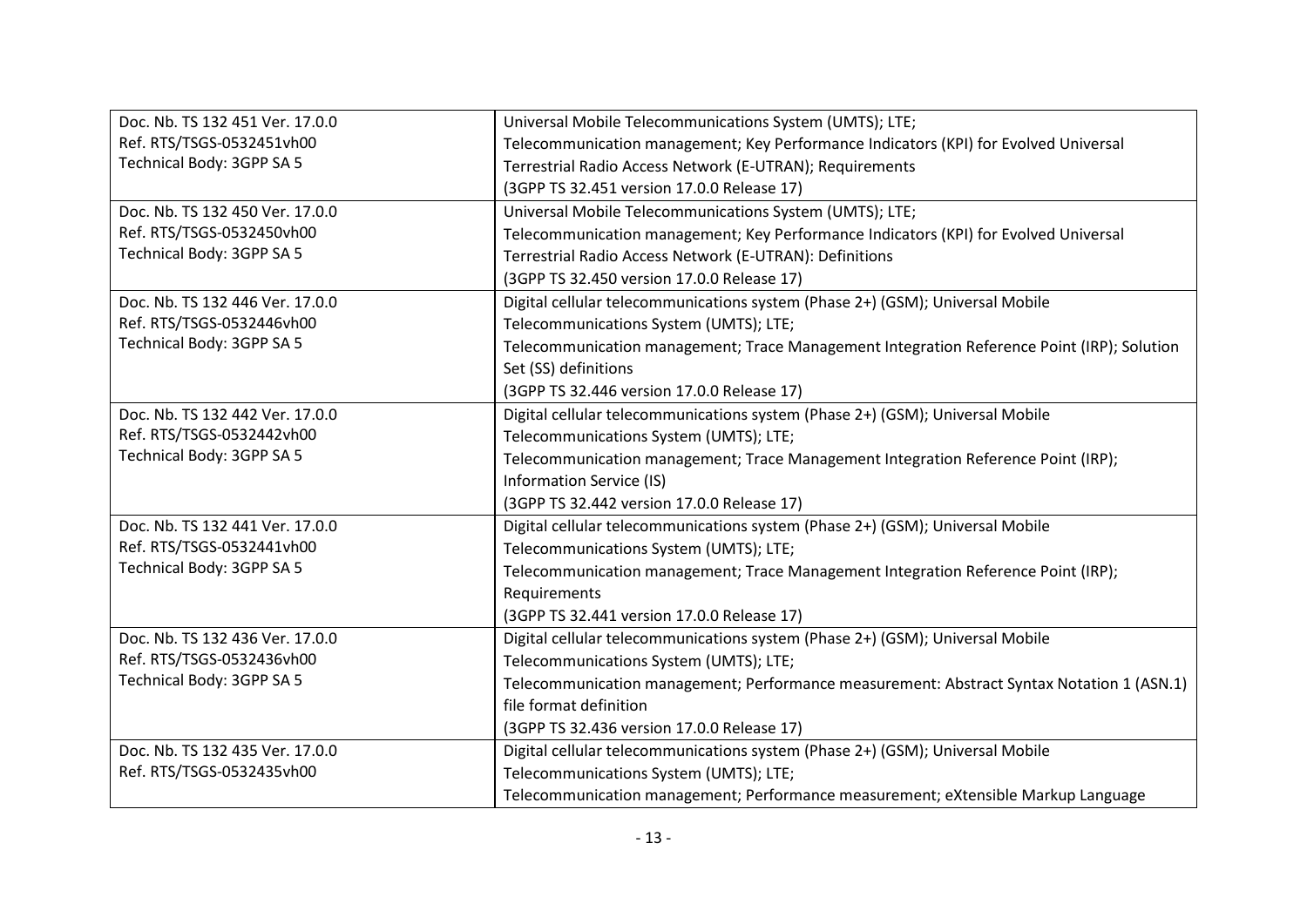| Technical Body: 3GPP SA 5       | (XML) file format definition                                                          |
|---------------------------------|---------------------------------------------------------------------------------------|
|                                 | (3GPP TS 32.435 version 17.0.0 Release 17)                                            |
| Doc. Nb. TS 132 432 Ver. 17.0.0 | Digital cellular telecommunications system (Phase 2+) (GSM); Universal Mobile         |
| Ref. RTS/TSGS-0532432vh00       | Telecommunications System (UMTS); LTE;                                                |
| Technical Body: 3GPP SA 5       | Telecommunication management; Performance measurement: File format definition         |
|                                 | (3GPP TS 32.432 version 17.0.0 Release 17)                                            |
| Doc. Nb. TS 132 426 Ver. 17.0.0 | LTE;                                                                                  |
| Ref. RTS/TSGS-0532426vh00       | Telecommunication management; Performance Management (PM); Performance measurements   |
| Technical Body: 3GPP SA 5       | Evolved Packet Core (EPC) network                                                     |
|                                 | (3GPP TS 32.426 version 17.0.0 Release 17)                                            |
| Doc. Nb. TS 132 416 Ver. 17.0.0 | Digital cellular telecommunications system (Phase 2+) (GSM); Universal Mobile         |
| Ref. RTS/TSGS-0532416vh00       | Telecommunications System (UMTS); LTE;                                                |
| Technical Body: 3GPP SA 5       | Telecommunication management; Performance Management (PM) Integration Reference Point |
|                                 | (IRP); Solution Set (SS) definitions                                                  |
|                                 | (3GPP TS 32.416 version 17.0.0 Release 17)                                            |
| Doc. Nb. TS 132 412 Ver. 17.0.0 | Digital cellular telecommunications system (Phase 2+) (GSM); Universal Mobile         |
| Ref. RTS/TSGS-0532412vh00       | Telecommunications System (UMTS); LTE;                                                |
| Technical Body: 3GPP SA 5       | Telecommunication management; Performance Management (PM) Integration Reference Point |
|                                 | (IRP): Information Service (IS)                                                       |
|                                 | (3GPP TS 32.412 version 17.0.0 Release 17)                                            |
| Doc. Nb. TS 132 411 Ver. 17.0.0 | Digital cellular telecommunications system (Phase 2+) (GSM); Universal Mobile         |
| Ref. RTS/TSGS-0532411vh00       | Telecommunications System (UMTS); LTE;                                                |
| Technical Body: 3GPP SA 5       | Telecommunication management; Performance Management (PM) Integration Reference Point |
|                                 | (IRP): Requirements                                                                   |
|                                 | (3GPP TS 32.411 version 17.0.0 Release 17)                                            |
| Doc. Nb. TS 132 410 Ver. 17.0.0 | Digital cellular telecommunications system (Phase 2+) (GSM); Universal Mobile         |
| Ref. RTS/TSGS-0532410vh00       | Telecommunications System (UMTS);                                                     |
| Technical Body: 3GPP SA 5       | Telecommunication management; Key Performance Indicators (KPI) for UMTS and GSM       |
|                                 | (3GPP TS 32.410 version 17.0.0 Release 17)                                            |
| Doc. Nb. TS 132 409 Ver. 17.0.0 | Digital cellular telecommunications system (Phase 2+) (GSM); Universal Mobile         |
| Ref. RTS/TSGS-0532409vh00       | Telecommunications System (UMTS); LTE;                                                |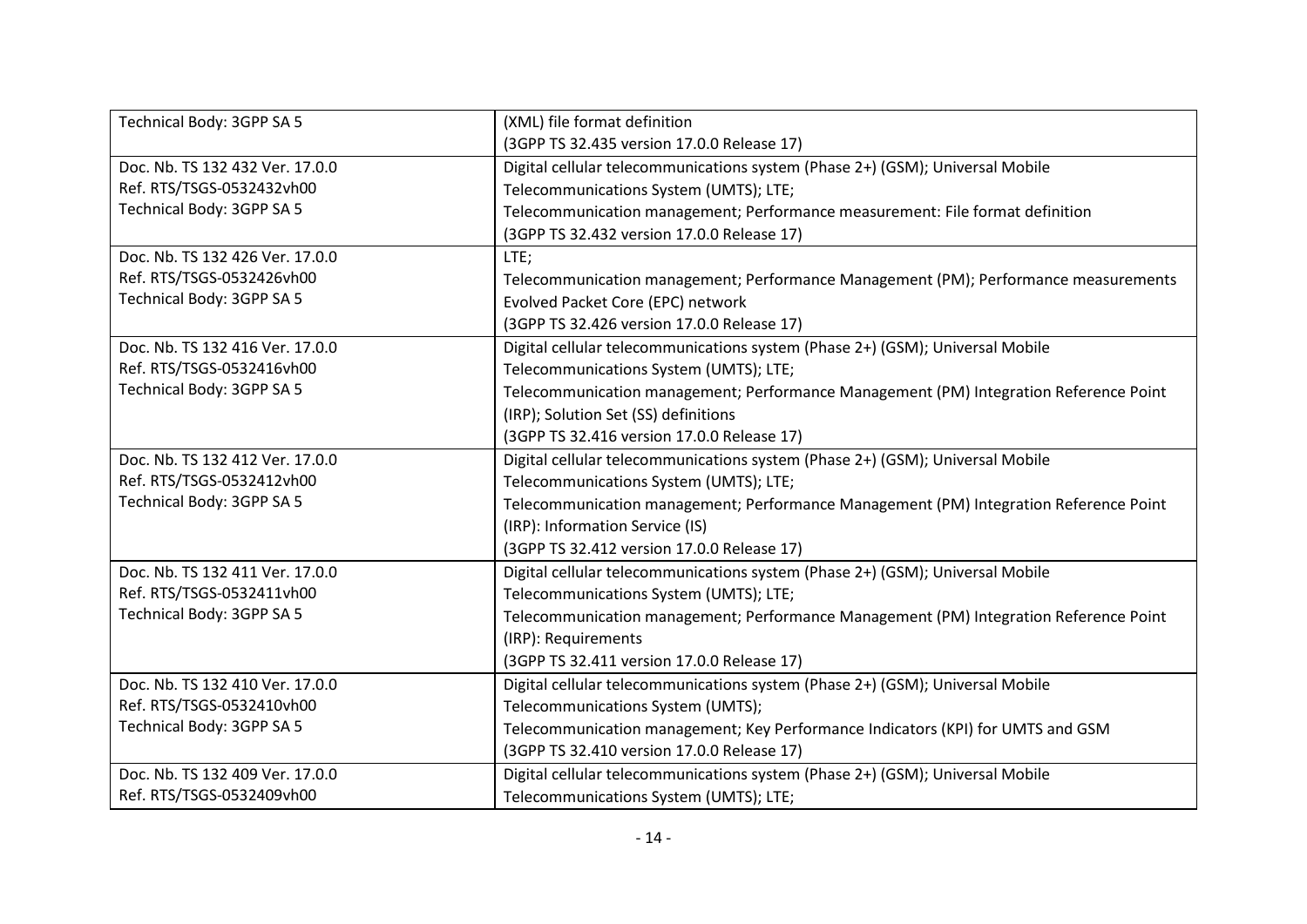| Technical Body: 3GPP SA 5       | Telecommunication management; Performance Management (PM); Performance measurements; |
|---------------------------------|--------------------------------------------------------------------------------------|
|                                 | IP Multimedia Subsystem (IMS)                                                        |
|                                 | (3GPP TS 32.409 version 17.0.0 Release 17)                                           |
| Doc. Nb. TS 132 408 Ver. 17.0.0 | Digital cellular telecommunications system (Phase 2+) (GSM); Universal Mobile        |
| Ref. RTS/TSGS-0532408vh00       | Telecommunications System (UMTS); LTE;                                               |
| Technical Body: 3GPP SA 5       | Telecommunication management; Performance Management (PM); Performance measurements; |
|                                 | Teleservice                                                                          |
|                                 | (3GPP TS 32.408 version 17.0.0 Release 17)                                           |
| Doc. Nb. TS 132 407 Ver. 17.0.0 | Digital cellular telecommunications system (Phase 2+) (GSM); Universal Mobile        |
| Ref. RTS/TSGS-0532407vh00       | Telecommunications System (UMTS); LTE;                                               |
| Technical Body: 3GPP SA 5       | Telecommunication management; Performance Management (PM); Performance measurements; |
|                                 | Core Network (CN) Circuit Switched (CS) domain; UMTS and combined UMTS/GSM           |
|                                 | (3GPP TS 32.407 version 17.0.0 Release 17)                                           |
| Doc. Nb. TS 132 406 Ver. 17.0.0 | Digital cellular telecommunications system (Phase 2+) (GSM); Universal Mobile        |
| Ref. RTS/TSGS-0532406vh00       | Telecommunications System (UMTS); LTE;                                               |
| Technical Body: 3GPP SA 5       | Telecommunication management; Performance Management (PM); Performance measurements; |
|                                 | Core Network (CN) Packet Switched (PS) domain                                        |
|                                 | (3GPP TS 32.406 version 17.0.0 Release 17)                                           |
| Doc. Nb. TS 132 405 Ver. 17.0.0 | Digital cellular telecommunications system (Phase 2+) (GSM); Universal Mobile        |
| Ref. RTS/TSGS-0532405vh00       | Telecommunications System (UMTS);                                                    |
| Technical Body: 3GPP SA 5       | Telecommunication management; Performance Management (PM); Performance measurements; |
|                                 | Universal Terrestrial Radio Access Network (UTRAN)                                   |
|                                 | (3GPP TS 32.405 version 17.0.0 Release 17)                                           |
| Doc. Nb. TS 132 404 Ver. 17.0.0 | Digital cellular telecommunications system (Phase 2+) (GSM); Universal Mobile        |
| Ref. RTS/TSGS-0532404vh00       | Telecommunications System (UMTS); LTE;                                               |
| Technical Body: 3GPP SA 5       | Telecommunication management; Performance Management (PM); Performance measurements; |
|                                 | Definitions and template                                                             |
|                                 | (3GPP TS 32.404 version 17.0.0 Release 17)                                           |
| Doc. Nb. TS 132 401 Ver. 17.0.0 | Digital cellular telecommunications system (Phase 2+) (GSM); Universal Mobile        |
| Ref. RTS/TSGS-0532401vh00       | Telecommunications System (UMTS); LTE; 5G;                                           |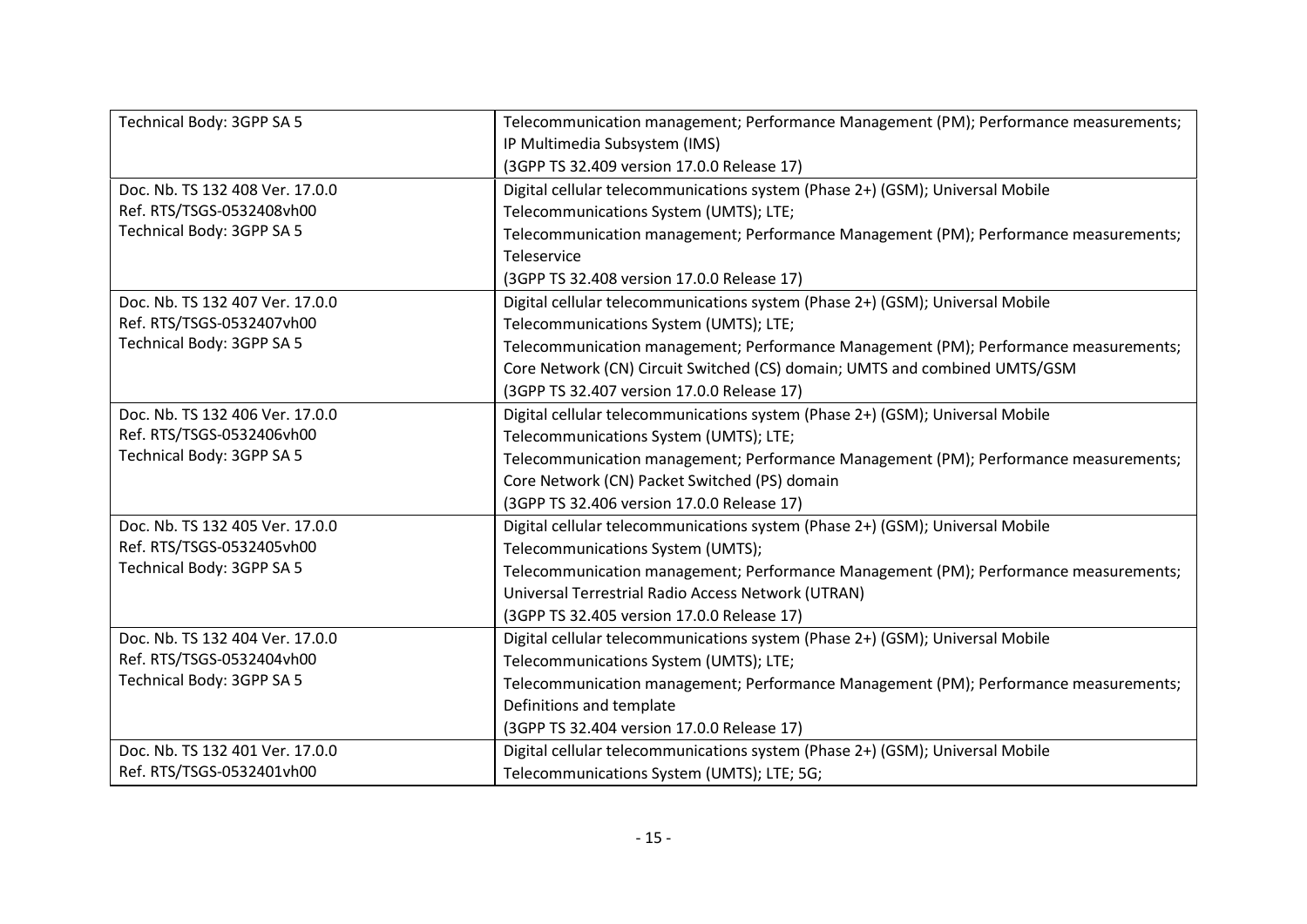| Technical Body: 3GPP SA 5       | Telecommunication management; Performance Management (PM); Concept and requirements             |
|---------------------------------|-------------------------------------------------------------------------------------------------|
|                                 | (3GPP TS 32.401 version 17.0.0 Release 17)                                                      |
| Doc. Nb. TS 132 382 Ver. 17.0.0 | Digital cellular telecommunications system (Phase 2+) (GSM); Universal Mobile                   |
| Ref. RTS/TSGS-0532382vh00       | Telecommunications System (UMTS); LTE;                                                          |
| Technical Body: 3GPP SA 5       | Telecommunication management; Partial Suspension of Itf-N Integration Reference Point (IRP);    |
|                                 | Information Service (IS)                                                                        |
|                                 | (3GPP TS 32.382 version 17.0.0 Release 17)                                                      |
| Doc. Nb. TS 132 381 Ver. 17.0.0 | Digital cellular telecommunications system (Phase 2+) (GSM); Universal Mobile                   |
| Ref. RTS/TSGS-0532381vh00       | Telecommunications System (UMTS); LTE;                                                          |
| Technical Body: 3GPP SA 5       | Telecommunication management; Partial Suspension of Itf-N Integration Reference Point (IRP);    |
|                                 | Requirements                                                                                    |
|                                 | (3GPP TS 32.381 version 17.0.0 Release 17)                                                      |
| Doc. Nb. TS 132 376 Ver. 17.0.0 | Digital cellular telecommunications system (Phase 2+) (GSM); Universal Mobile                   |
| Ref. RTS/TSGS-0532376vh00       | Telecommunications System (UMTS); LTE;                                                          |
| Technical Body: 3GPP SA 5       | Telecommunication management; Security services for Integration Reference Point (IRP); Solution |
|                                 | Set (SS) definitions                                                                            |
|                                 | (3GPP TS 32.376 version 17.0.0 Release 17)                                                      |
| Doc. Nb. TS 132 366 Ver. 17.0.0 | Digital cellular telecommunications system (Phase 2+) (GSM); Universal Mobile                   |
| Ref. RTS/TSGS-0532366vh00       | Telecommunications System (UMTS); LTE;                                                          |
| Technical Body: 3GPP SA 5       | Telecommunication management; Entry Point (EP) Integration Reference Point (IRP); Solution Set  |
|                                 | (SS) definitions                                                                                |
|                                 | (3GPP TS 32.366 version 17.0.0 Release 17)                                                      |
| Doc. Nb. TS 132 332 Ver. 17.0.0 | Digital cellular telecommunications system (Phase 2+) (GSM); Universal Mobile                   |
| Ref. RTS/TSGS-0532332vh00       | Telecommunications System (UMTS); LTE;                                                          |
| Technical Body: 3GPP SA 5       | Telecommunication management; Notification Log (NL) Integration Reference Point (IRP);          |
|                                 | <b>Information Service (IS)</b>                                                                 |
|                                 | (3GPP TS 32.332 version 17.0.0 Release 17)                                                      |
| Doc. Nb. TS 132 326 Ver. 17.0.0 | Digital cellular telecommunications system (Phase 2+) (GSM); Universal Mobile                   |
| Ref. RTS/TSGS-0532326vh00       | Telecommunications System (UMTS); LTE;                                                          |
| Technical Body: 3GPP SA 5       | Telecommunication management; Test management Integration Reference Point (IRP): Solution       |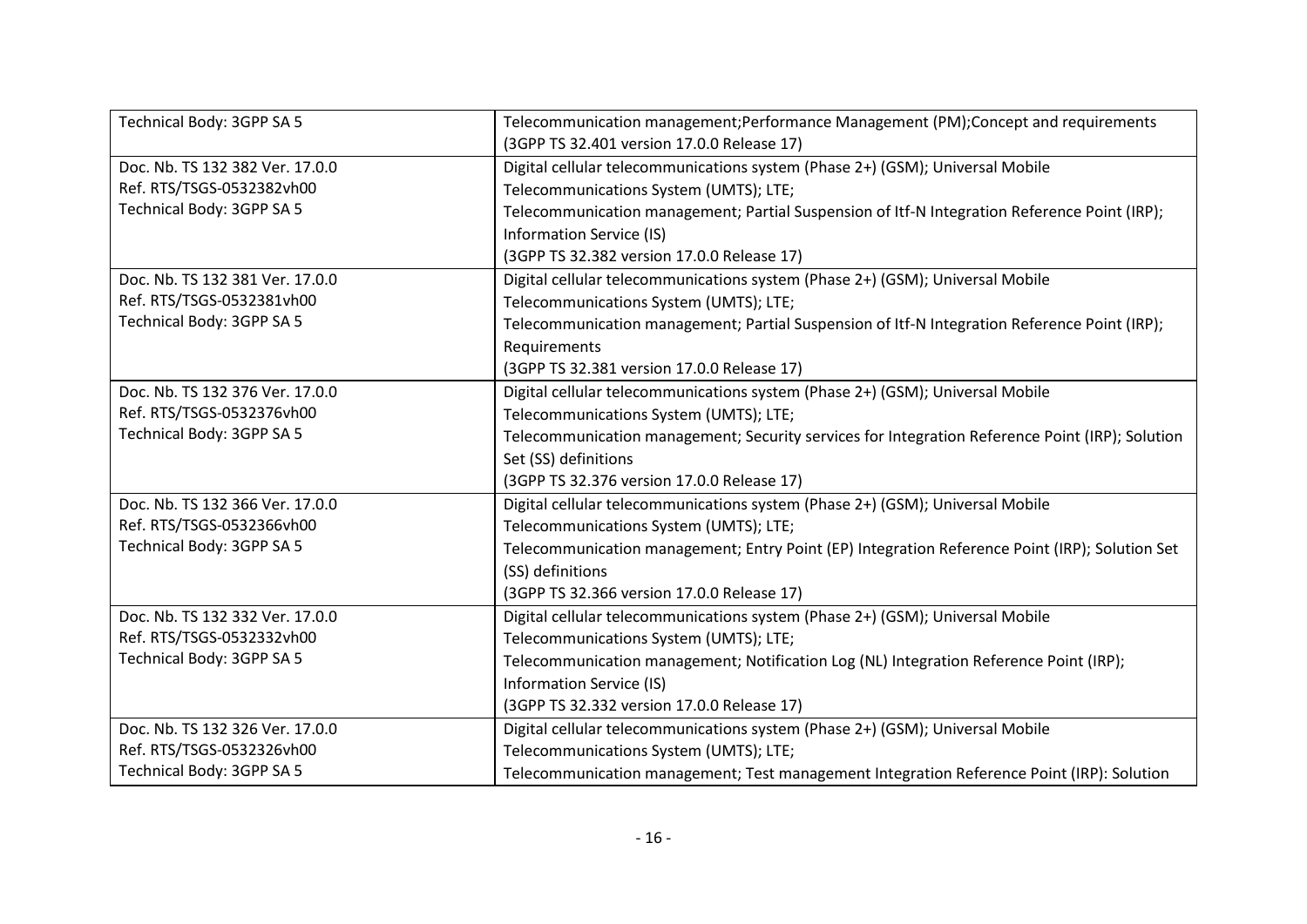|                                 | Set (SS) definitions                                                                            |
|---------------------------------|-------------------------------------------------------------------------------------------------|
|                                 | (3GPP TS 32.326 version 17.0.0 Release 17)                                                      |
| Doc. Nb. TS 132 321 Ver. 17.0.0 | Digital cellular telecommunications system (Phase 2+) (GSM); Universal Mobile                   |
| Ref. RTS/TSGS-0532321vh00       | Telecommunications System (UMTS); LTE;                                                          |
| Technical Body: 3GPP SA 5       | Telecommunication management; Test management Integration Reference Point (IRP);                |
|                                 | Requirements                                                                                    |
|                                 | (3GPP TS 32.321 version 17.0.0 Release 17)                                                      |
| Doc. Nb. TS 132 316 Ver. 17.0.0 | Digital cellular telecommunications system (Phase 2+) (GSM); Universal Mobile                   |
| Ref. RTS/TSGS-0532316vh00       | Telecommunications System (UMTS); LTE;                                                          |
| Technical Body: 3GPP SA 5       | Telecommunication management; Generic Integration Reference Point (IRP) management;             |
|                                 | Solution Set (SS) definitions                                                                   |
|                                 | (3GPP TS 32.316 version 17.0.0 Release 17)                                                      |
| Doc. Nb. TR 131 970 Ver. 17.0.0 | LTE; Universal Mobile Telecommunications System (UMTS);                                         |
| Ref. RTR/TSGC-0631970vh00       | UICC power optimisation for Machine-Type Communication (MTC)                                    |
| Technical Body: 3GPP CT 6       | (3GPP TR 31.970 version 17.0.0 Release 17)                                                      |
| Doc. Nb. TR 131 900 Ver. 17.0.0 | Universal Mobile Telecommunications System (UMTS); LTE;                                         |
| Ref. RTR/TSGC-0631900vh00       | SIM/USIM internal and external interworking aspects                                             |
| Technical Body: 3GPP CT 6       | (3GPP TR 31.900 version 17.0.0 Release 17)                                                      |
| Doc. Nb. TS 131 221 Ver. 17.0.0 | Universal Mobile Telecommunications System (UMTS); LTE;                                         |
| Ref. RTS/TSGC-0631221vh00       | Contact Manager Application Programming Interface (API); Contact Manager API for Java Card      |
| Technical Body: 3GPP CT 6       | (3GPP TS 31.221 version 17.0.0 Release 17)                                                      |
| Doc. Nb. TS 131 220 Ver. 17.0.0 | Universal Mobile Telecommunications System (UMTS); LTE;                                         |
| Ref. RTS/TSGC-0631220vh00       | Characteristics of the Contact Manager for 3GPP UICC applications                               |
| Technical Body: 3GPP CT 6       | (3GPP TS 31.220 version 17.0.0 Release 17)                                                      |
| Doc. Nb. TS 131 213 Ver. 17.0.0 | Universal Mobile Telecommunications System (UMTS); LTE;                                         |
| Ref. RTS/TSGC-0631213vh00       | Test specification for (U)SIM; Application Programming Interface (API) for Java Card™           |
| Technical Body: 3GPP CT 6       | (3GPP TS 31.213 version 17.0.0 Release 17)                                                      |
| Doc. Nb. TS 131 133 Ver. 17.0.0 | Digital cellular telecommunications system (Phase 2+) (GSM); Universal Mobile                   |
| Ref. RTS/TSGC-0631133vh00       | Telecommunications System (UMTS); LTE;                                                          |
| Technical Body: 3GPP CT 6       | IP Multimedia Services Identity Module (ISIM) Application Programming Interface (API); ISIM API |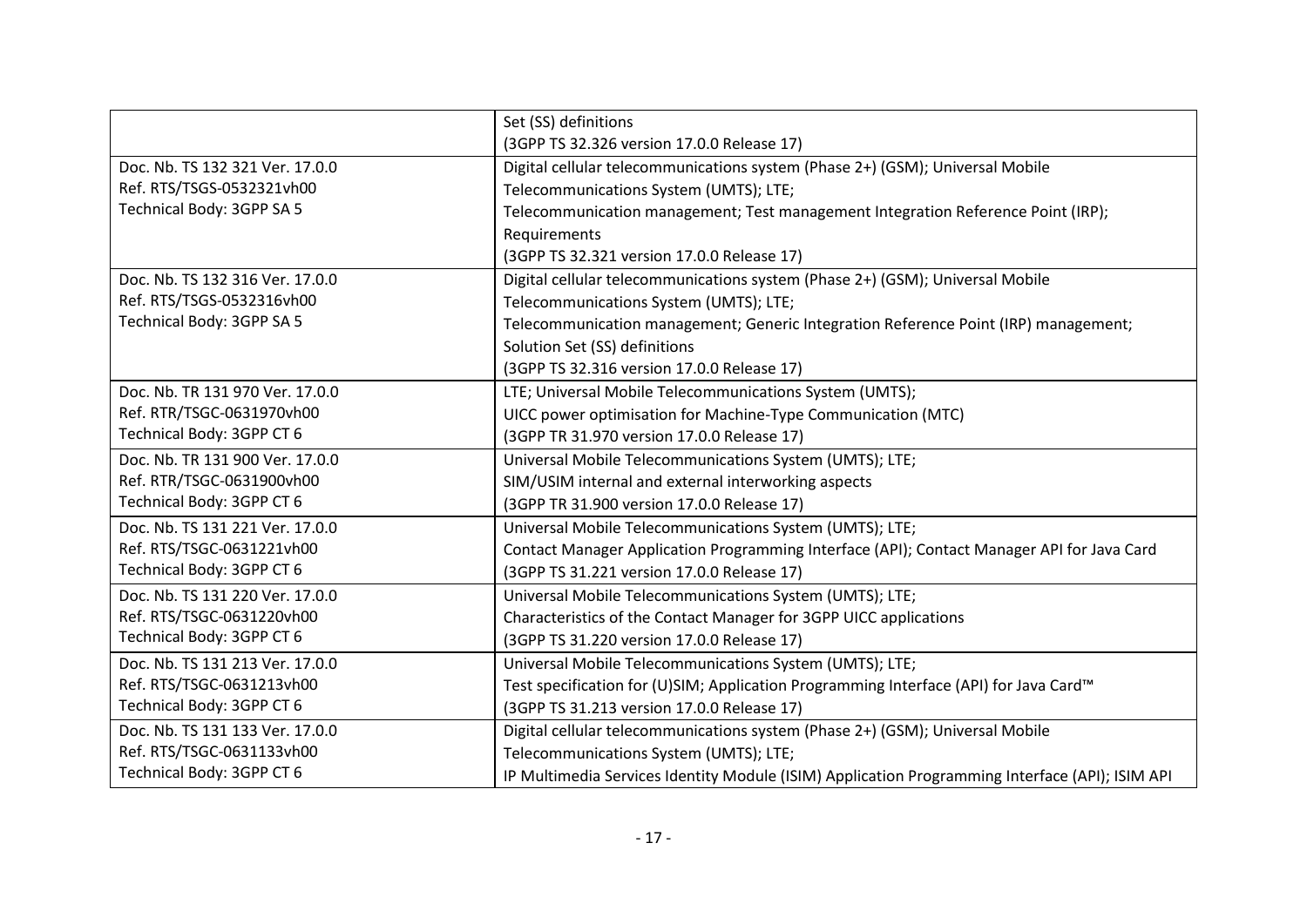|                                 | for Java Card™                                                                                  |
|---------------------------------|-------------------------------------------------------------------------------------------------|
|                                 |                                                                                                 |
|                                 | (3GPP TS 31.133 version 17.0.0 Release 17)                                                      |
| Doc. Nb. TS 131 131 Ver. 17.0.0 | Universal Mobile Telecommunications System (UMTS); LTE;                                         |
| Ref. RTS/TSGC-0631131vh00       | C-language binding to (U)SIM API                                                                |
| Technical Body: 3GPP CT 6       | (3GPP TS 31.131 version 17.0.0 Release 17)                                                      |
| Doc. Nb. TS 131 130 Ver. 17.0.0 | Digital cellular telecommunications system (Phase 2+) (GSM); Universal Mobile                   |
| Ref. RTS/TSGC-0631130vh00       | Telecommunications System (UMTS); LTE; 5G;                                                      |
| Technical Body: 3GPP CT 6       | (U)SIM Application Programming Interface (API); (U)SIM API for Java™ Card                       |
|                                 | (3GPP TS 31.130 version 17.0.0 Release 17)                                                      |
| Doc. Nb. TS 131 122 Ver. 17.0.0 | Universal Mobile Telecommunications System (UMTS); LTE;                                         |
| Ref. RTS/TSGC-0631122vh00       | Universal Subscriber Identity Module (USIM) conformance test specification                      |
| Technical Body: 3GPP CT 6       | (3GPP TS 31.122 version 17.0.0 Release 17)                                                      |
| Doc. Nb. TS 131 120 Ver. 17.0.0 | Universal Mobile Telecommunications System (UMTS); LTE;                                         |
| Ref. RTS/TSGC-0631120vh00       | UICC-terminal interface; Physical, electrical and logical test specification                    |
| Technical Body: 3GPP CT 6       | (3GPP TS 31.120 version 17.0.0 Release 17)                                                      |
| Doc. Nb. TS 131 116 Ver. 17.0.0 | Digital cellular telecommunications system (Phase 2+) (GSM); Universal Mobile                   |
| Ref. RTS/TSGC-0631116vh00       | Telecommunications System (UMTS); LTE;                                                          |
| Technical Body: 3GPP CT 6       | Remote APDU Structure for (U)SIM Toolkit applications                                           |
|                                 | (3GPP TS 31.116 version 17.0.0 Release 17)                                                      |
| Doc. Nb. TS 131 115 Ver. 17.0.0 | Digital cellular telecommunications system (Phase 2+) (GSM); Universal Mobile                   |
| Ref. RTS/TSGC-0631115vh00       | Telecommunications System (UMTS); LTE;                                                          |
| Technical Body: 3GPP CT 6       | Secured packet structure for (Universal) Subscriber Identity Module (U)SIM Toolkit applications |
|                                 | (3GPP TS 31.115 version 17.0.0 Release 17)                                                      |
| Doc. Nb. TS 131 104 Ver. 17.0.0 | Universal Mobile Telecommunications System (UMTS); LTE;                                         |
| Ref. RTS/TSGC-0631104vh00       | Characteristics of the Hosting Party Subscription Identity Module (HPSIM) application           |
| Technical Body: 3GPP CT 6       | (3GPP TS 31.104 version 17.0.0 Release 17)                                                      |
| Doc. Nb. TR 129 994 Ver. 17.0.0 | Digital cellular telecommunications system (Phase 2+) (GSM); Universal Mobile                   |
| Ref. RTR/TSGC-0129994vh00       | Telecommunications System (UMTS); LTE;                                                          |
| Technical Body: 3GPP CT 1       | Recommended infrastructure measures to overcome specific Mobile Station (MS) and User           |
|                                 | Equipment (UE) faults                                                                           |
|                                 | (3GPP TR 29.994 version 17.0.0 Release 17)                                                      |
|                                 |                                                                                                 |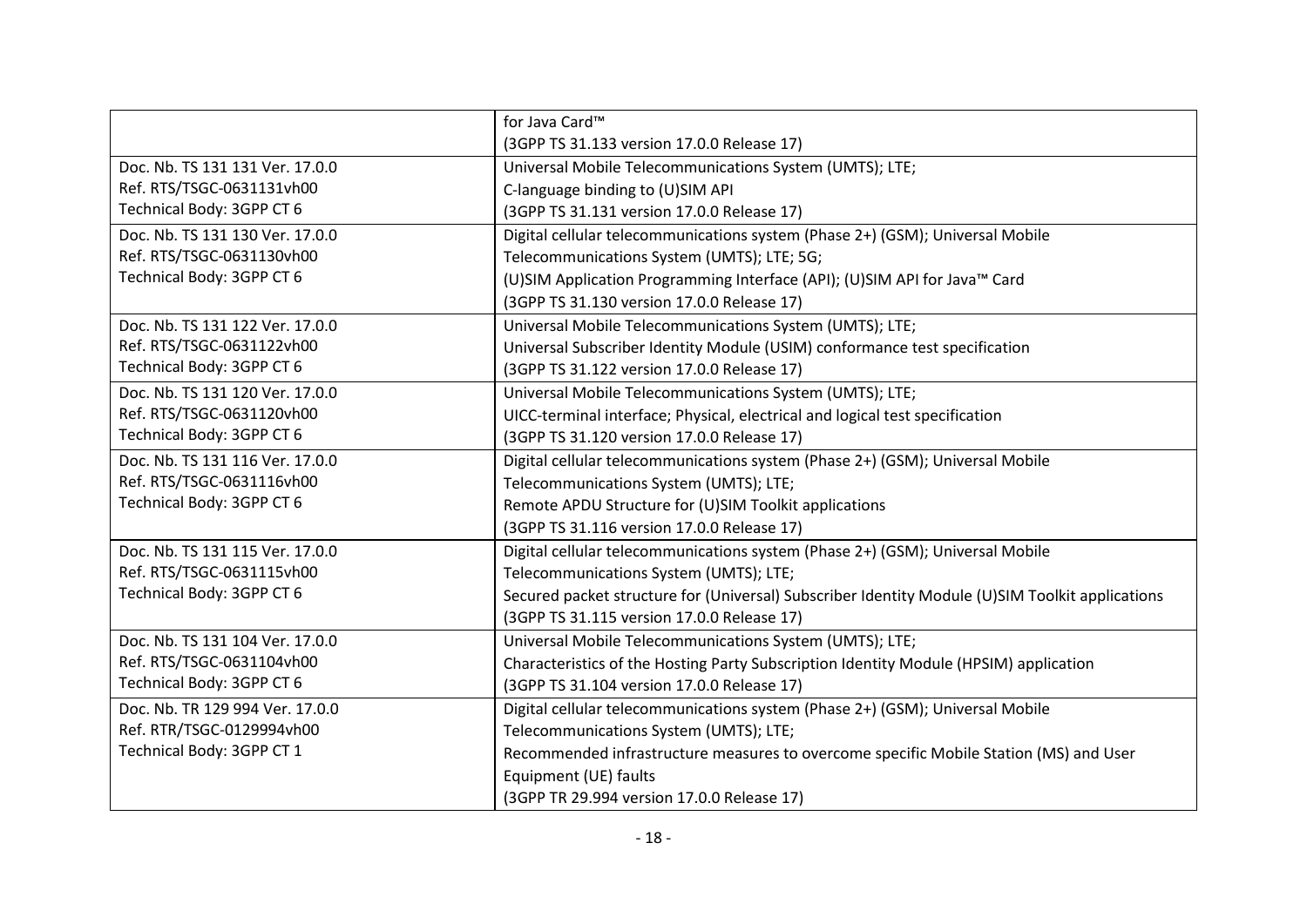| Doc. Nb. TR 129 935 Ver. 17.0.0 | Universal Mobile Telecommunications System (UMTS); LTE;                                    |
|---------------------------------|--------------------------------------------------------------------------------------------|
| Ref. RTR/TSGC-0429935vh00       | Study on User Data Convergence (UDC) data model                                            |
| Technical Body: 3GPP CT 4       | (3GPP TR 29.935 version 17.0.0 Release 17)                                                 |
| Doc. Nb. TS 129 674 Ver. 17.0.0 | LTE; 5G;                                                                                   |
| Ref. RTS/TSGC-0429674vh00       | Interface between the UE radio Capability Management Function (UCMF) and the Mobility      |
| Technical Body: 3GPP CT 4       | Management Entity (MME); Stage 3                                                           |
|                                 | (3GPP TS 29.674 version 17.0.0 Release 17)                                                 |
| Doc. Nb. TS 129 405 Ver. 17.0.0 | Universal Mobile Telecommunications System (UMTS); LTE;                                    |
| Ref. RTS/TSGC-0429405vh00       | Nq and Nq' Application Protocol (Nq-AP); Stage 3                                           |
| Technical Body: 3GPP CT 4       | (3GPP TS 29.405 version 17.0.0 Release 17)                                                 |
| Doc. Nb. TS 129 388 Ver. 17.0.0 | LTE;                                                                                       |
| Ref. RTS/TSGC-0429388vh00       | V2X Control Function to Home Subscriber Server (HSS) aspects (V4); Stage 3                 |
| Technical Body: 3GPP CT 4       | (3GPP TS 29.388 version 17.0.0 Release 17)                                                 |
| Doc. Nb. TS 129 364 Ver. 17.0.0 | Digital cellular telecommunications system (Phase 2+) (GSM); Universal Mobile              |
| Ref. RTS/TSGC-0429364vh00       | Telecommunications System (UMTS); LTE;                                                     |
| Technical Body: 3GPP CT 4       | IP Multimedia Subsystem (IMS) Application Server (AS) service data descriptions for AS     |
|                                 | interoperability                                                                           |
|                                 | (3GPP TS 29.364 version 17.0.0 Release 17)                                                 |
| Doc. Nb. TS 129 344 Ver. 17.0.0 | Universal Mobile Telecommunications System (UMTS); LTE;                                    |
| Ref. RTS/TSGC-0429344vh00       | Proximity-services (ProSe) function to Home Subscriber Server (HSS) aspects; Stage 3       |
| Technical Body: 3GPP CT 4       | (3GPP TS 29.344 version 17.0.0 Release 17)                                                 |
| Doc. Nb. TS 129 279 Ver. 17.0.0 | Universal Mobile Telecommunications System (UMTS); LTE;                                    |
| Ref. RTS/TSGC-0429279vh00       | Mobile IPv4 (MIPv4) based mobility protocols; Stage 3                                      |
| Technical Body: 3GPP CT 4       | (3GPP TS 29.279 version 17.0.0 Release 17)                                                 |
| Doc. Nb. TS 129 275 Ver. 17.0.0 | Universal Mobile Telecommunications System (UMTS); LTE;                                    |
| Ref. RTS/TSGC-0429275vh00       | Proxy Mobile IPv6 (PMIPv6) based Mobility and Tunnelling protocols; Stage 3                |
| Technical Body: 3GPP CT 4       | (3GPP TS 29.275 version 17.0.0 Release 17)                                                 |
| Doc. Nb. TS 129 231 Ver. 17.0.0 | Digital cellular telecommunications system (Phase 2+) (GSM); Universal Mobile              |
| Ref. RTS/TSGC-0429231vh00       | Telecommunications System (UMTS);                                                          |
| Technical Body: 3GPP CT 4       | Application of SIP-I Protocols to Circuit Switched (CS) core network architecture; Stage 3 |
|                                 | (3GPP TS 29.231 version 17.0.0 Release 17)                                                 |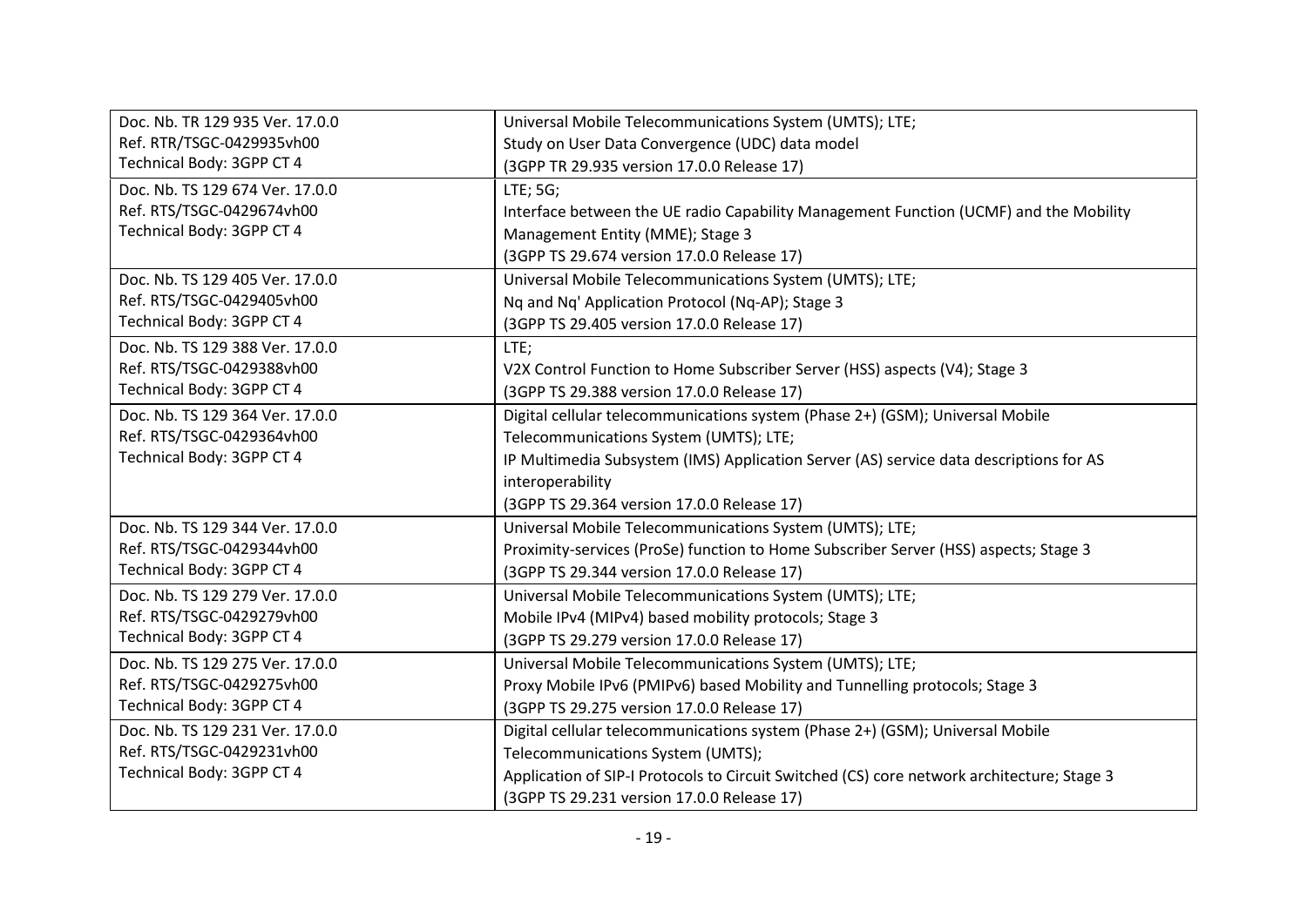| Doc. Nb. TS 129 173 Ver. 17.0.0 | Digital cellular telecommunications system (Phase 2+) (GSM); Universal Mobile                   |
|---------------------------------|-------------------------------------------------------------------------------------------------|
| Ref. RTS/TSGC-0429173vh00       | Telecommunications System (UMTS); LTE;                                                          |
| Technical Body: 3GPP CT 4       | Location Services (LCS); Diameter-based SLh interface for Control Plane LCS                     |
|                                 | (3GPP TS 29.173 version 17.0.0 Release 17)                                                      |
| Doc. Nb. TS 129 128 Ver. 17.0.0 | LTE; Universal Mobile Telecommunications System (UMTS);                                         |
| Ref. RTS/TSGC-0429128vh00       | Mobility Management Entity (MME) and Serving GPRS Support Node (SGSN) interfaces for            |
| Technical Body: 3GPP CT 4       | interworking with packet data networks and applications                                         |
|                                 | (3GPP TS 29.128 version 17.0.0 Release 17)                                                      |
| Doc. Nb. TS 129 119 Ver. 17.0.0 | Universal Mobile Telecommunications System (UMTS); LTE;                                         |
| Ref. RTS/TSGC-0429119vh00       | GPRS Tunnelling Protocol (GTP) specification for Gateway Location Register (GLR)                |
| Technical Body: 3GPP CT 4       | (3GPP TS 29.119 version 17.0.0 Release 17)                                                      |
| Doc. Nb. TS 129 118 Ver. 17.0.0 | Universal Mobile Telecommunications System (UMTS); LTE;                                         |
| Ref. RTS/TSGC-0129118vh00       | Mobility Management Entity (MME) - Visitor Location Register (VLR) SGs interface specification  |
| Technical Body: 3GPP CT 1       | (3GPP TS 29.118 version 17.0.0 Release 17)                                                      |
| Doc. Nb. TS 129 109 Ver. 17.0.0 | Digital cellular telecommunications system (Phase 2+) (GSM); Universal Mobile                   |
| Ref. RTS/TSGC-0429109vh00       | Telecommunications System (UMTS); LTE;                                                          |
| Technical Body: 3GPP CT 4       | Generic Authentication Architecture (GAA); Zh and Zn Interfaces based on the Diameter protocol; |
|                                 | Stage 3                                                                                         |
|                                 | (3GPP TS 29.109 version 17.0.0 Release 17)                                                      |
| Doc. Nb. TS 129 018 Ver. 17.0.0 | Digital cellular telecommunications system (Phase 2+) (GSM); Universal Mobile                   |
| Ref. RTS/TSGC-0129018vh00       | Telecommunications System (UMTS);                                                               |
| Technical Body: 3GPP CT 1       | General Packet Radio Service (GPRS); Serving GPRS Support Node (SGSN) - Visitors Location       |
|                                 | Register (VLR); Gs interface layer 3 specification                                              |
|                                 | (3GPP TS 29.018 version 17.0.0 Release 17)                                                      |
| Doc. Nb. TS 129 016 Ver. 17.0.0 | Digital cellular telecommunications system (Phase 2+) (GSM); Universal Mobile                   |
| Ref. RTS/TSGC-0129016vh00       | Telecommunications System (UMTS);                                                               |
| Technical Body: 3GPP CT 1       | General Packet Radio Service (GPRS); Serving GPRS Support Node (SGSN) - Visitors Location       |
|                                 | Register (VLR); Gs interface network service specification                                      |
|                                 | (3GPP TS 29.016 version 17.0.0 Release 17)                                                      |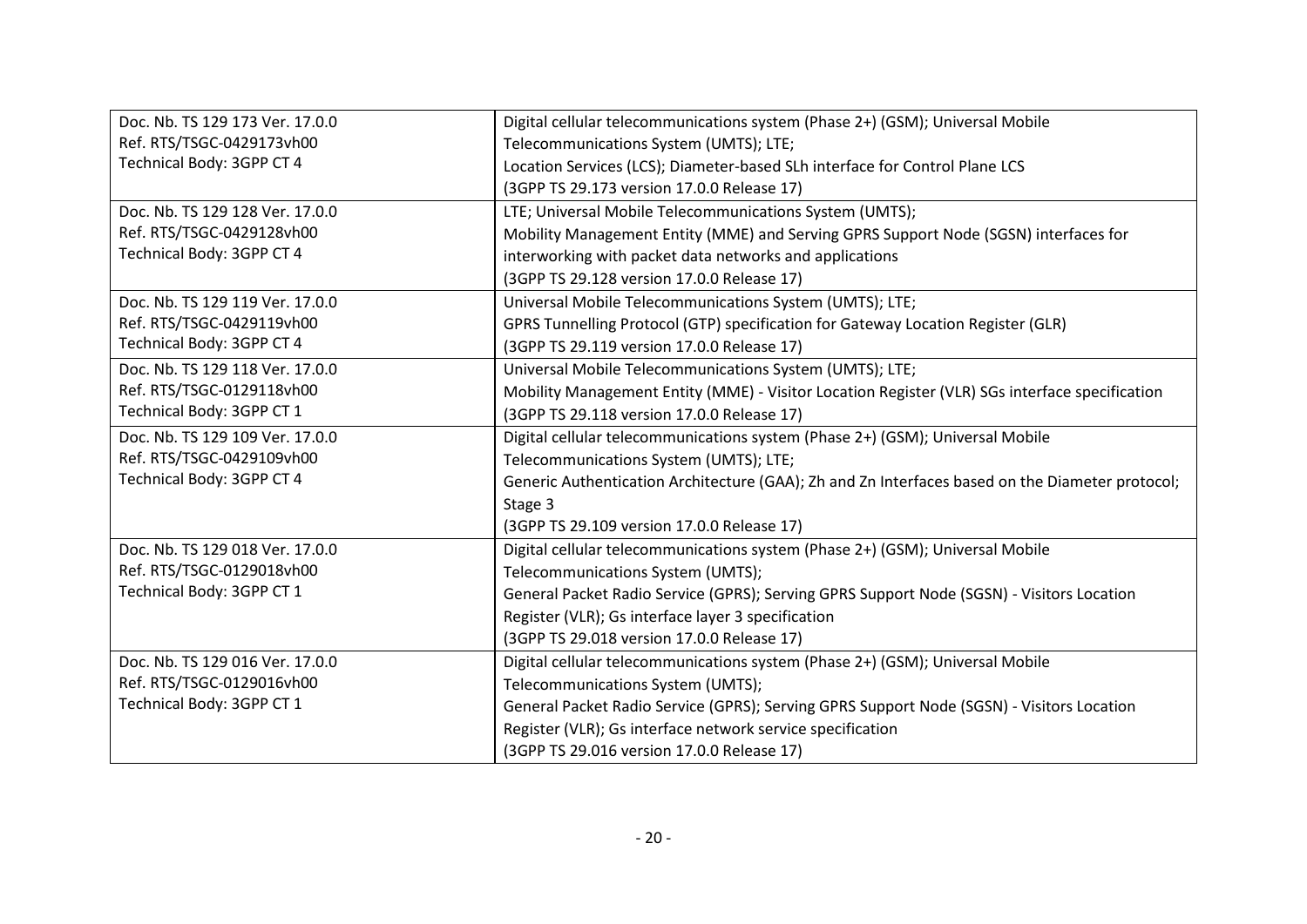| Doc. Nb. TS 129 011 Ver. 17.0.0 | Digital cellular telecommunications system (Phase 2+) (GSM); Universal Mobile                 |
|---------------------------------|-----------------------------------------------------------------------------------------------|
| Ref. RTS/TSGC-0429011vh00       | Telecommunications System (UMTS); LTE;                                                        |
| Technical Body: 3GPP CT 4       | Signalling Interworking for supplementary services                                            |
|                                 | (3GPP TS 29.011 version 17.0.0 Release 17)                                                    |
| Doc. Nb. TS 129 010 Ver. 17.0.0 | Digital cellular telecommunications system (Phase 2+) (GSM); Universal Mobile                 |
| Ref. RTS/TSGC-0429010vh00       | Telecommunications System (UMTS); LTE; 5G;                                                    |
| Technical Body: 3GPP CT 4       | Information element mapping between Mobile Station - Base Station System (MS - BSS) and Base  |
|                                 | Station System - Mobile-services Switching Centre (BSS - MSC); Signalling Procedures and the  |
|                                 | Mobile Application Part (MAP)                                                                 |
|                                 | (3GPP TS 29.010 version 17.0.0 Release 17)                                                    |
| Doc. Nb. TS 127 005 Ver. 17.0.0 | Digital cellular telecommunications system (Phase 2+) (GSM); Universal Mobile                 |
| Ref. RTS/TSGC-0127005vh00       | Telecommunications System (UMTS); LTE;                                                        |
| Technical Body: 3GPP CT 1       | Use of Data Terminal Equipment - Data Circuit terminating Equipment (DTE - DCE) interface for |
|                                 | Short Message Service (SMS) and Cell Broadcast Service (CBS)                                  |
|                                 | (3GPP TS 27.005 version 17.0.0 Release 17)                                                    |
| Doc. Nb. TR 125 968 Ver. 17.0.0 | Universal Mobile Telecommunications System (UMTS);                                            |
| Ref. RTR/TSGR-0425968vh00       | 1.28 Mcps TDD Home NodeB Radio Frequency (RF)                                                 |
| Technical Body: 3GPP RAN 4      | (3GPP TR 25.968 version 17.0.0 Release 17)                                                    |
| Doc. Nb. TR 125 967 Ver. 17.0.0 | Universal Mobile Telecommunications System (UMTS);                                            |
| Ref. RTR/TSGR-0425967vh00       | Home Node B (HNB) Radio Frequency (RF) requirements (FDD)                                     |
| Technical Body: 3GPP RAN 4      | (3GPP TR 25.967 version 17.0.0 Release 17)                                                    |
| Doc. Nb. TR 125 963 Ver. 17.0.0 | Universal Mobile Telecommunications System (UMTS);                                            |
| Ref. RTR/TSGR-0425963vh00       | Feasibility study on interference cancellation for UTRA FDD User Equipment (UE)               |
| Technical Body: 3GPP RAN 4      | (3GPP TR 25.963 version 17.0.0 Release 17)                                                    |
| Doc. Nb. TR 125 956 Ver. 17.0.0 | Universal Mobile Telecommunications System (UMTS);                                            |
| Ref. RTR/TSGR-0425956vh00       | Universal Terrestrial Radio Access (UTRA) repeater planning guidelines and system analysis    |
| Technical Body: 3GPP RAN 4      | (3GPP TR 25.956 version 17.0.0 Release 17)                                                    |
| Doc. Nb. TR 125 951 Ver. 17.0.0 | Universal Mobile Telecommunications System (UMTS);                                            |
| Ref. RTR/TSGR-0425951vh00       | FDD Base Station (BS) classification                                                          |
| Technical Body: 3GPP RAN 4      | (3GPP TR 25.951 version 17.0.0 Release 17)                                                    |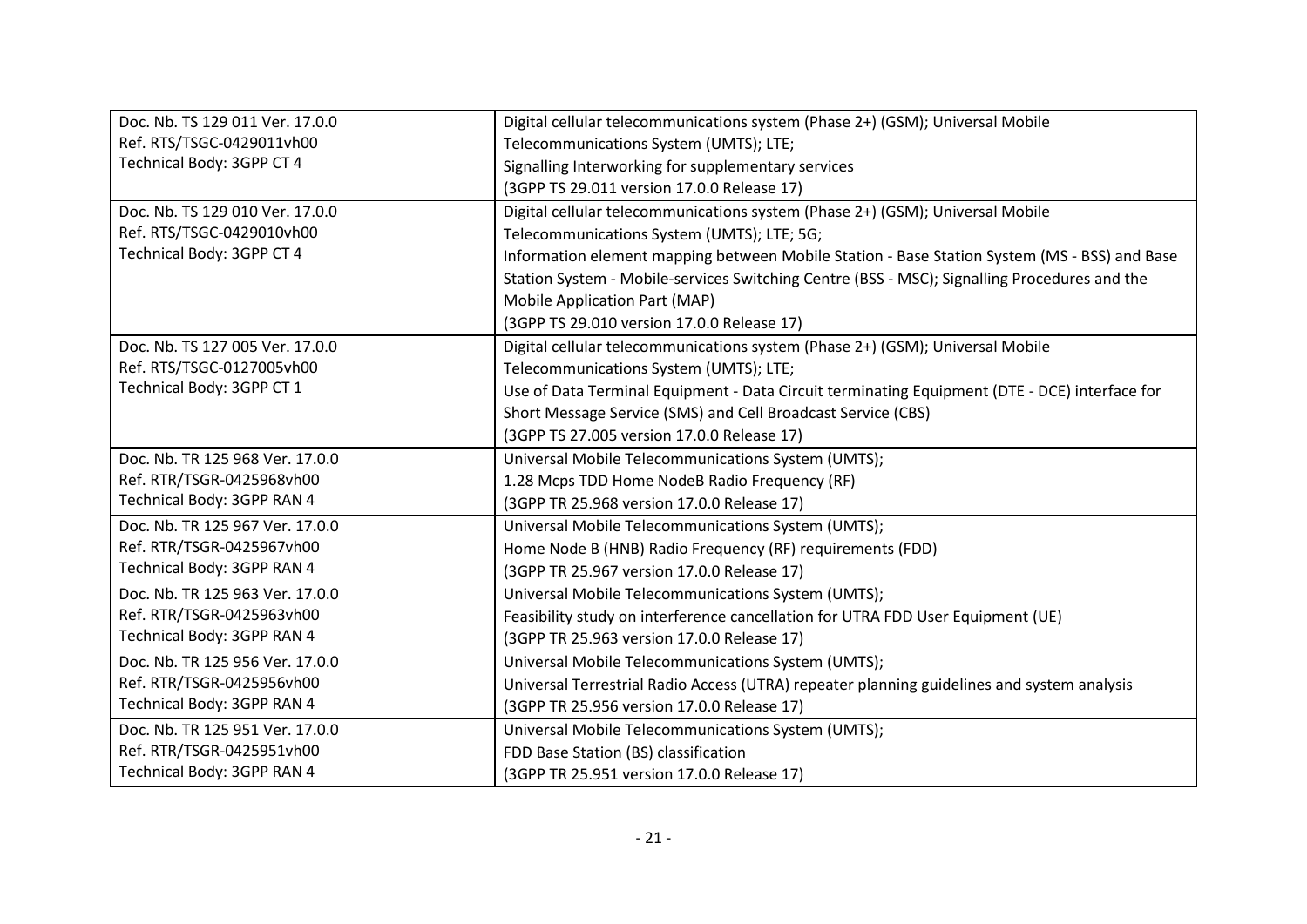| Doc. Nb. TR 125 943 Ver. 17.0.0 | Universal Mobile Telecommunications System (UMTS);                                          |
|---------------------------------|---------------------------------------------------------------------------------------------|
| Ref. RTR/TSGR-0425943vh00       | Deployment aspects                                                                          |
| Technical Body: 3GPP RAN 4      | (3GPP TR 25.943 version 17.0.0 Release 17)                                                  |
| Doc. Nb. TR 125 942 Ver. 17.0.0 | Universal Mobile Telecommunications System (UMTS);                                          |
| Ref. RTR/TSGR-0425942vh00       | Radio Frequency (RF) system scenarios                                                       |
| Technical Body: 3GPP RAN 4      | (3GPP TR 25.942 version 17.0.0 Release 17)                                                  |
| Doc. Nb. TR 125 914 Ver. 17.0.0 | Universal Mobile Telecommunications System (UMTS);                                          |
| Ref. RTR/TSGR-0425914vh00       | Measurements of radio performances for UMTS terminals in speech mode                        |
| Technical Body: 3GPP RAN 4      | (3GPP TR 25.914 version 17.0.0 Release 17)                                                  |
| Doc. Nb. TR 125 906 Ver. 17.0.0 | Universal Mobile Telecommunications System (UMTS);                                          |
| Ref. RTR/TSGR-0425906vh00       | Dynamically reconfiguring a Frequency Division Duplex (FDD) User Equipment (UE) receiver to |
| Technical Body: 3GPP RAN 4      | reduce power consumption when desired Quality of Service (QoS) is met                       |
|                                 | (3GPP TR 25.906 version 17.0.0 Release 17)                                                  |
| Doc. Nb. TS 124 524 Ver. 17.0.0 | Universal Mobile Telecommunications System (UMTS); LTE;                                     |
| Ref. RTS/TSGC-0124524vh00       | Hosted enterprise services; Architecture, functional description and signalling             |
| Technical Body: 3GPP CT 1       | (3GPP TS 24.524 version 17.0.0 Release 17)                                                  |
| Doc. Nb. TS 124 523 Ver. 17.0.0 | Universal Mobile Telecommunications System (UMTS); LTE;                                     |
| Ref. RTS/TSGC-0124523vh00       | Core and enterprise Next Generation Network (NGN) interaction scenarios; Architecture and   |
| Technical Body: 3GPP CT 1       | functional description                                                                      |
|                                 | (3GPP TS 24.523 version 17.0.0 Release 17)                                                  |
| Doc. Nb. TS 124 417 Ver. 17.0.0 | LTE; 5G;                                                                                    |
| Ref. RTS/TSGC-0124417vh00       | Management Object (MO) for Originating Identification Presentation (OIP) and Originating    |
| Technical Body: 3GPP CT 1       | Identification Restriction (OIR) using IP Multimedia (IM) Core Network (CN) subsystem       |
|                                 | (3GPP TS 24.417 version 17.0.0 Release 17)                                                  |
| Doc. Nb. TS 124 386 Ver. 17.0.0 | LTE;                                                                                        |
| Ref. RTS/TSGC-0124386vh00       | User Equipment (UE) to V2X control function; protocol aspects; Stage 3                      |
| Technical Body: 3GPP CT 1       | (3GPP TS 24.386 version 17.0.0 Release 17)                                                  |
| Doc. Nb. TS 124 385 Ver. 17.0.0 | LTE;                                                                                        |
| Ref. RTS/TSGC-0124385vh00       | V2X services Management Object (MO)                                                         |
| Technical Body: 3GPP CT 1       | (3GPP TS 24.385 version 17.0.0 Release 17)                                                  |